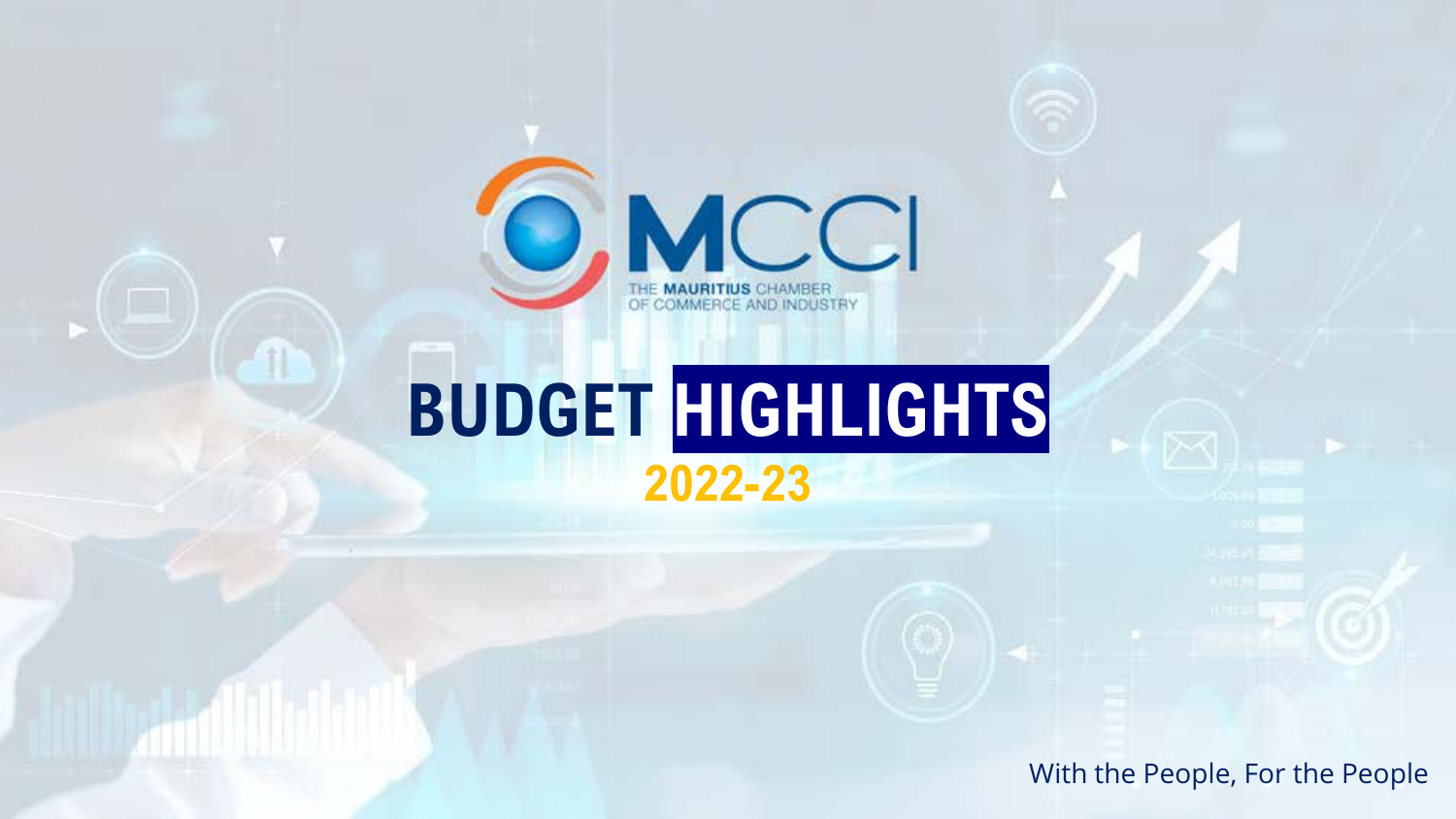| 03                | <b>FOREWORD</b>                         | 19 | <b>MANUFACTURING &amp; SMES</b>                              |
|-------------------|-----------------------------------------|----|--------------------------------------------------------------|
| 05                | <b>ECONOMIC &amp; BUDGET FINANCIALS</b> | 22 | <b>GREEN ECONOMY &amp; SUSTAINABLE</b><br><b>DEVELOPMENT</b> |
| 09                | <b>ECONOMIC OUTLOOK</b>                 | 24 | <b>SELF - SUFFICIENCY &amp; FOOD SECURITY</b>                |
| $12 \overline{ }$ | <b>TAX MEASURES</b>                     | 27 | PRODUCTIVITY & COMPETITIVENESS                               |
| 17                | <b>EASE OF DOING BUSINESS</b>           | 29 | <b>OTHER BUDGETARY MEASURES</b>                              |

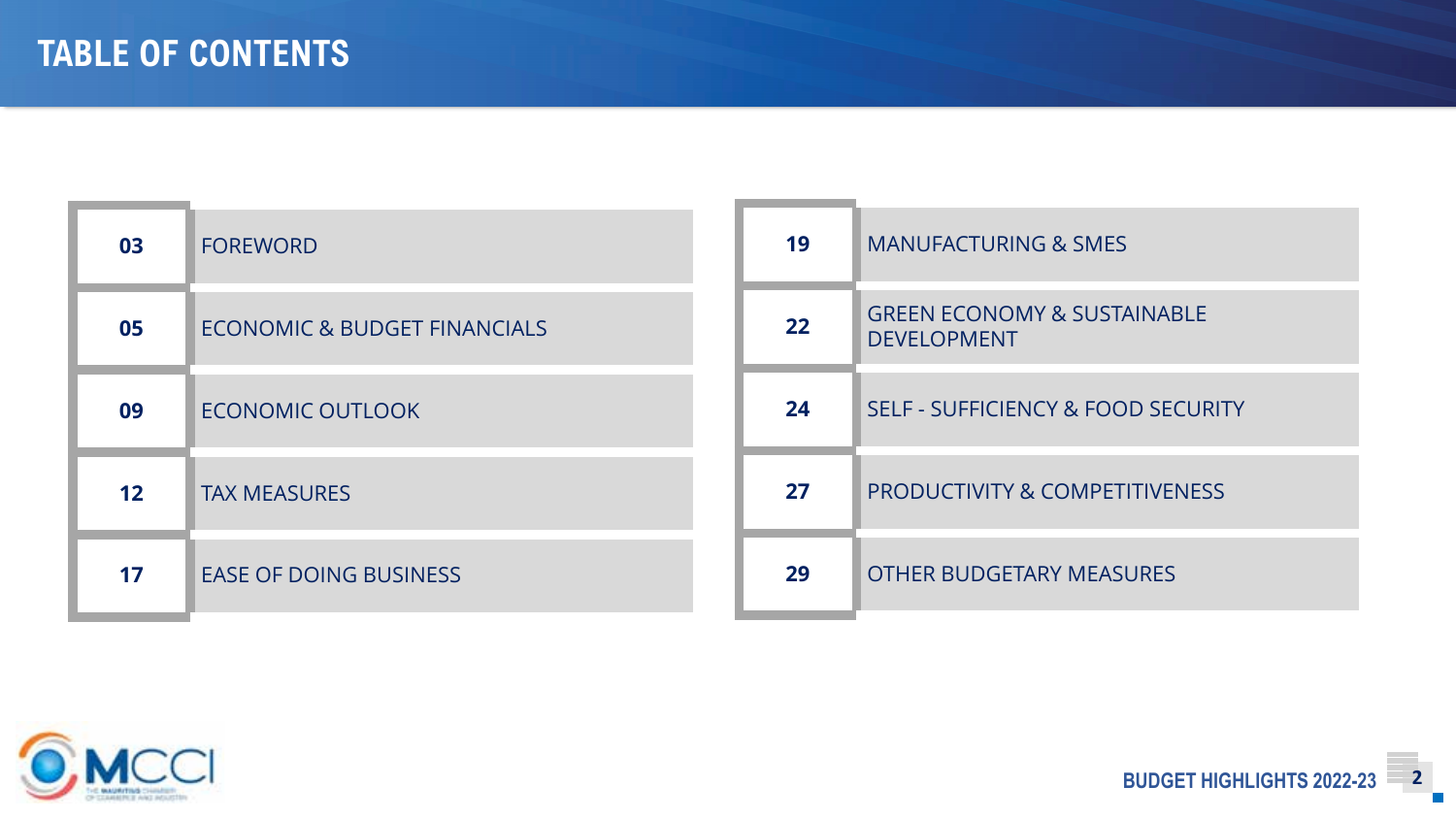## **FOREWORD**

On 7 June 2022, the Honourable Minister of Finance, Economic Planning and Development delivered his third National Budget Speech. The Budget has been formulated against a challenging economic backdrop created by the Russo-Ukrainian crisis and the continuing COVID-19 pandemic. Fraught with uncertainties on both local and international front, the Minister has set out a new strategy to accelerate the pace of recovery and build resilience to sustain a long-term growth path. In line with the theme "With the People, For the People", the National Budget 2022/23 has highlighted focus on food security and green economy. Measures regarding SMEs, sea and air connectivity, structural reforms and capacity building are encouraging to the business community and will help to better position the country internationally.

The Budget 2022/23 advocates for a strong economic recovery with focus on:

- (i) Strengthening our Economic Growth and Resilience to Future Shocks;
- (ii) Accelerating our Transition to a Sustainable and Inclusive Development Model; and
- (iii) Investing in Our People.

Throughout its Budgetary consultations, the Mauritius Chamber of Commerce and Industry (MCCI) advocated for "A Resilient, Sustainable and Responsible Economic Recovery" with focus on a set of measures aimed at ensuring business continuity, consolidating the industrial base and addressing structural reforms across major economic sectors. The MCCI has also made recommendations for the implementation of targeted measures to cushion the adverse impacts of the rising inflation on businesses and the most vulnerable households, and is pleased to note that the Budget has considered the above, and provided a particular focus on supporting vulnerable businesses and addressing the cost of living pressures. Overall, several key budgetary proposals made by the MCCI have been positively acknowledged.

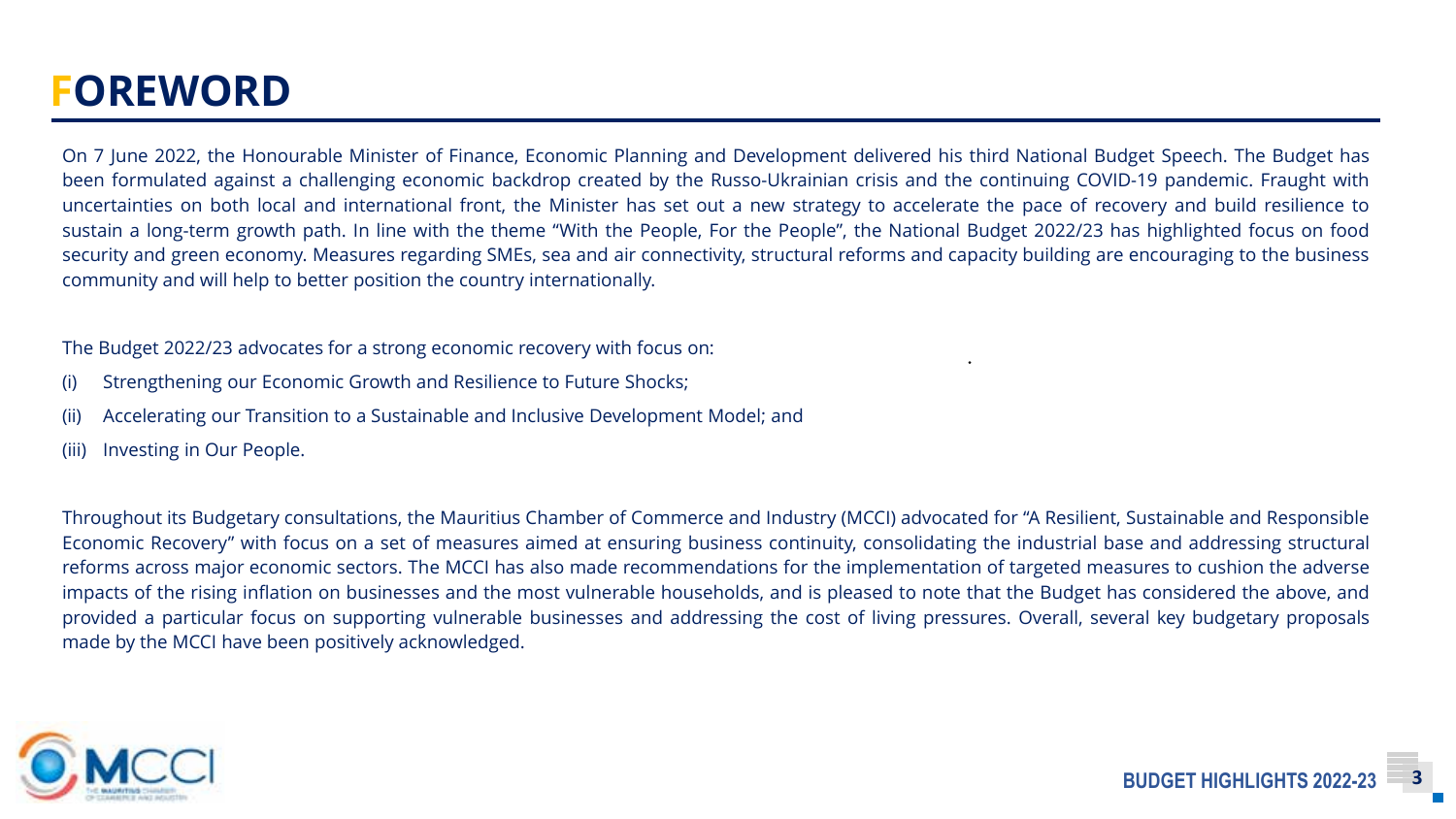## **FOREWORD** *(Cont'd)*

With renewed and improved business confidence, the Mauritian economy is estimated to have grown by 6.9% in FY 2021/22. Supported by the measures unveiled in the Budget 2022/23, the Minister of Finance expects a 8.5% growth in GDP in FY 2022/23. For FY 2023/24, it is expected that GDP growth would stand around 5.0%, barring any further disruption that could be caused by any external shock.

In view of the Government's fiscal strategy, the overall budget deficit is forecasted to be 4.0% of GDP in FY2022/23 and is projected to decline to 3.5% in FY2023/24. The country's public debt, which rose significantly amid the pandemic, accounts for 78% of GDP. Consistent with the Macroeconomic Framework, public sector debt is planned to be brought down to around 75% by end of June 2024. With a view to strengthening economic growth and resilience to future shocks, the setting up of the *'Maurice Stratégie'* to formulate socio-economic policies is critical to consolidate the economic recovery and accelerate the transition of Mauritius into a sustainable and inclusive economy while maintaining fiscal stability.

Our country is currently experiencing a hard time in the fight against the pandemic as well as the enormous challenges presented in the face of inflationary pressures in the form of high costs of living and food security issue. Such concerns have significant implications for the economic and social stability in the long run, and cannot be resolved at one stroke. Our objective is to propel economic revival and accelerate medium to long term development.

To this end, this Budget will enable us to strive to overcome setbacks and achieve a long-term economic success. The MCCI is of the view that through the concerted efforts of both the public and private sector, cooperation and involvement of all stakeholders is crucial in ensuring the smooth and swift implementation of the measures proposed in the National Budget 2022/23.

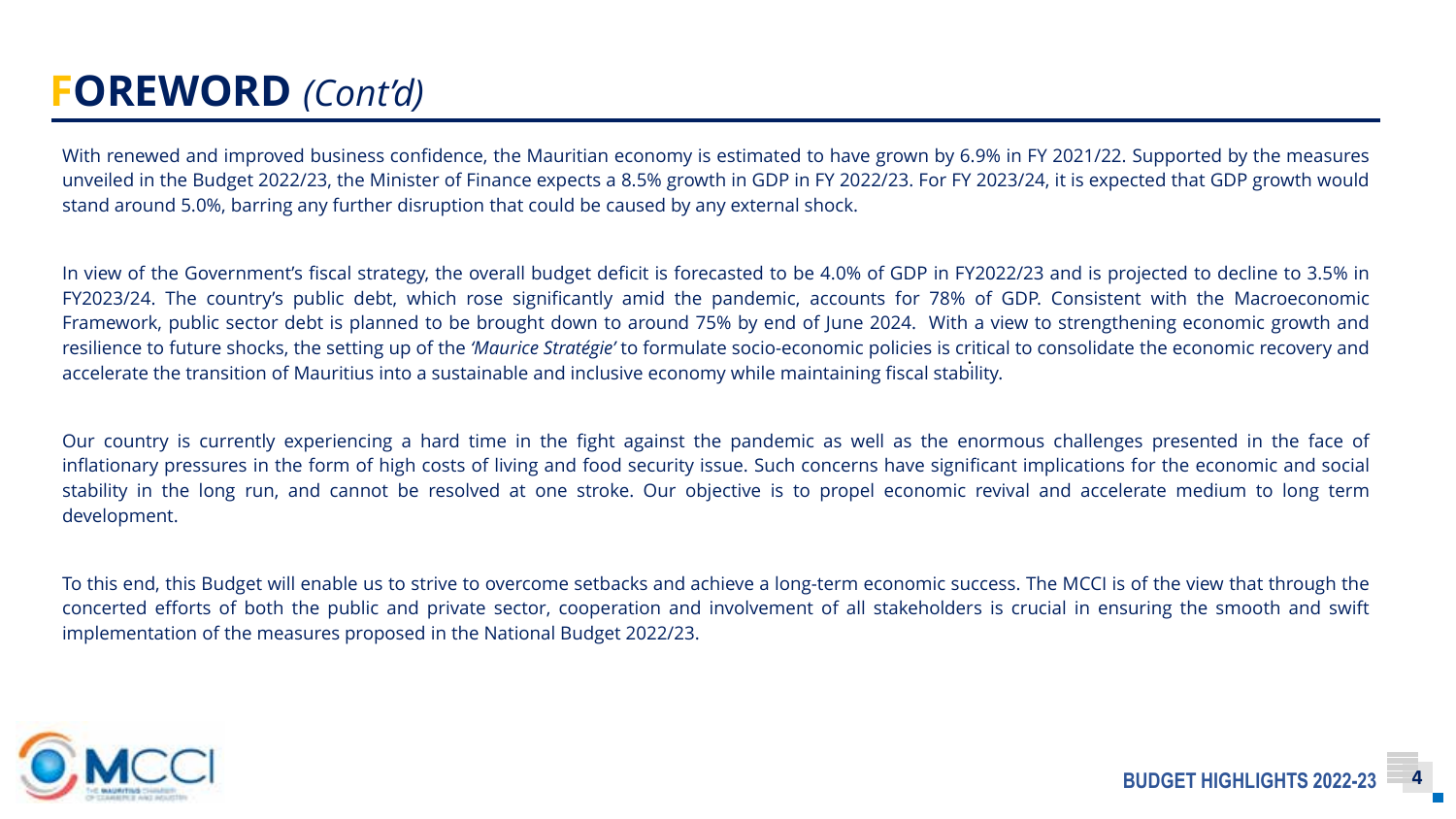## **BUDGET FINANCIALS & ECONOMIC OUTLOOK**





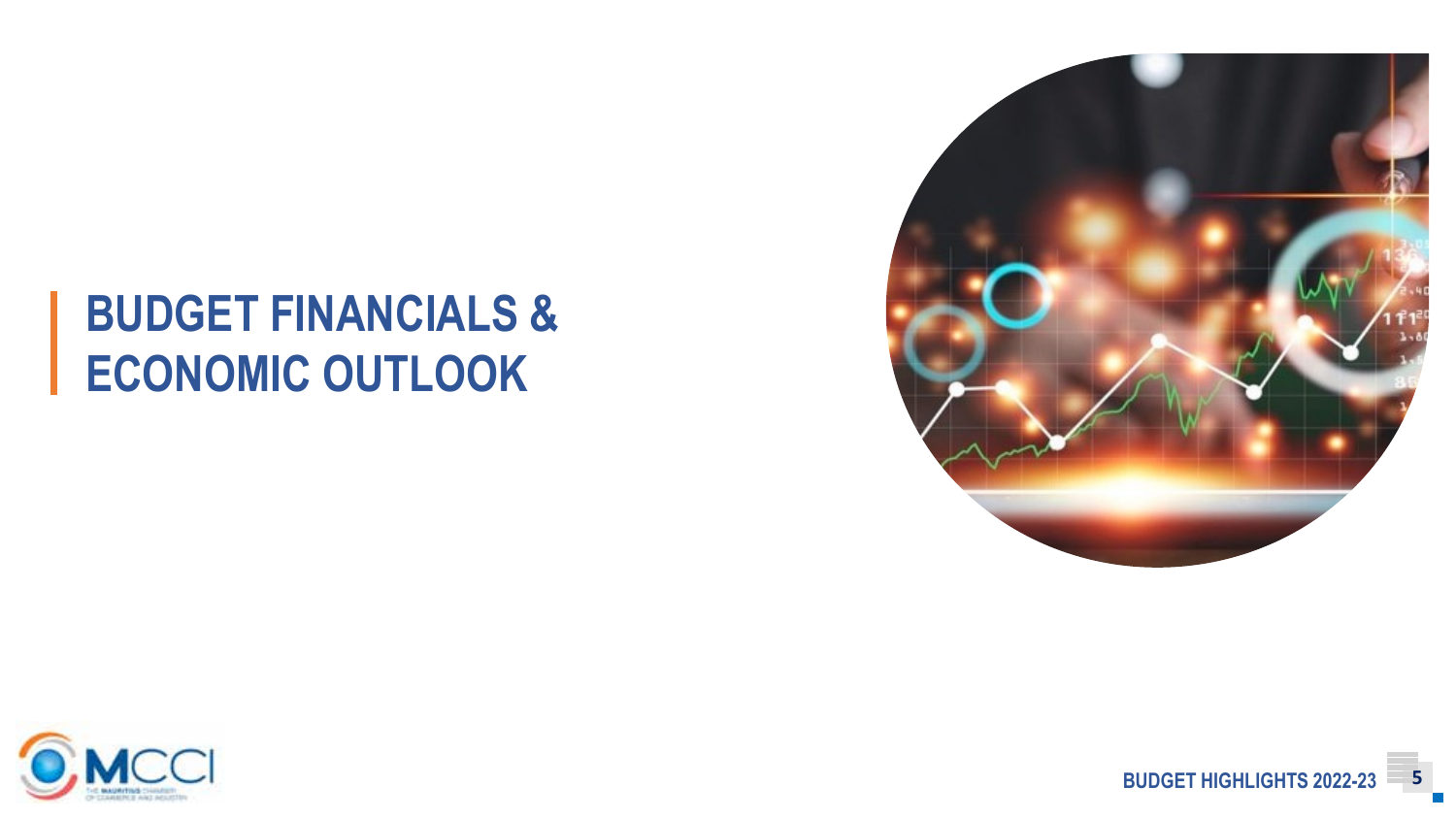## **ECONOMIC INDICATORS**

| <b>IMF</b>                    | 2021             | 2022               |
|-------------------------------|------------------|--------------------|
| <b>GDP</b>                    | MUR 465 billion  | MUR 520 billion    |
| Unemployment                  | 9.1%             | 7.8%               |
| Exports of goods and services | MUR 141 billion  | MUR 169 billion    |
| <b>Investment Rate</b>        | 19.2%            | 21.2%              |
| <b>FDI</b>                    | MUR 15.4 billion | > MUR 20.0 billion |
| <b>Tourist Arrivals</b>       | 179,780          | 1,000,000          |
| Public Sector Debt (June)     | 96.1%            | 87.4%              |
| Government Debt (June)        | 87.1%            | 77.3%              |

| <b>Wage Assistance Scheme and Self-</b><br><b>Employed Assistance Scheme</b> | Benefitted 542,000 workers and self-employed - MUR 27.3 billion                                          |  |
|------------------------------------------------------------------------------|----------------------------------------------------------------------------------------------------------|--|
| <b>Pensions</b>                                                              | MUR 9,000 to 302,000 beneficiaries to preserve the purchasing power of<br>the elderly and the vulnerable |  |
| <b>Subsidy on essential products</b>                                         | MUR 5.2 billion                                                                                          |  |
| <b>Minimum Wage</b>                                                          | Increased from MUR 10,200 to MUR 11,075                                                                  |  |
| <b>Business Support</b>                                                      | MUR 100 billion                                                                                          |  |



**BUDGET HIGHLIGHTS 2022-23 6**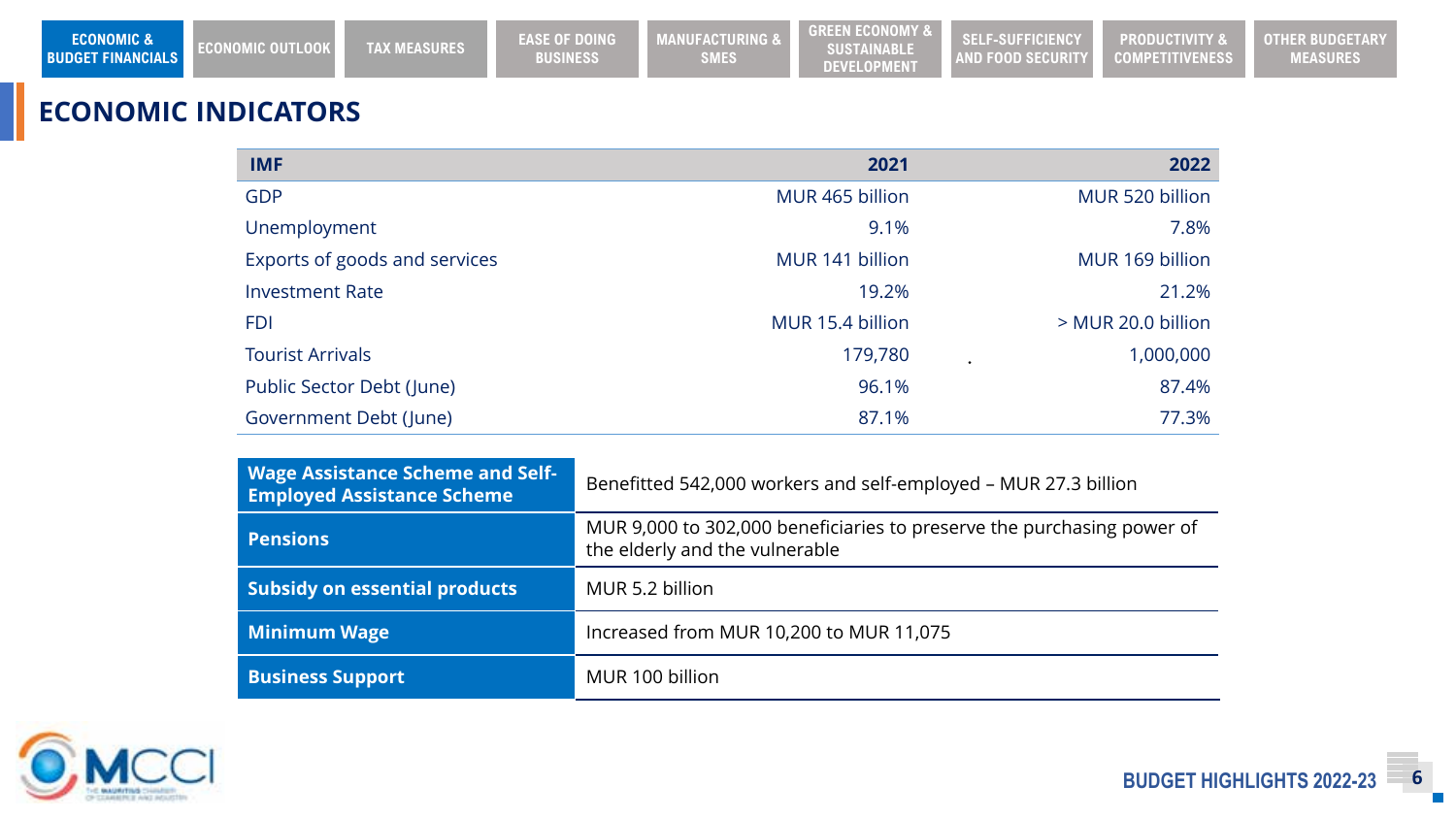| <b>ECONOMIC &amp;</b><br><b>BUDGET FINANCIALS</b> | <b>CONOMIC OUTLOOK</b> | TAX MEASURES | <b>EASE OF DOING</b><br><b>BUSINESS</b> | <b>MANUFACTURING &amp;</b><br><b>SMES</b> | <b>GREEN ECONOMY &amp;</b><br>SUSTAINABLE<br><b>DEVELOPMENT</b> | SELF-SUFFICIENCY<br><b>AND FOOD SECURITY</b> | <b>PRODUCTIVITY &amp;</b><br><b>COMPETITIVENESS</b> | <b>OTHER BUDGETARY</b><br><b>MEASURES</b> |
|---------------------------------------------------|------------------------|--------------|-----------------------------------------|-------------------------------------------|-----------------------------------------------------------------|----------------------------------------------|-----------------------------------------------------|-------------------------------------------|
|---------------------------------------------------|------------------------|--------------|-----------------------------------------|-------------------------------------------|-----------------------------------------------------------------|----------------------------------------------|-----------------------------------------------------|-------------------------------------------|

### **BUDGET FINANCIALS**



Total revenue of Government for FY 2021/22 is estimated at MUR 136.5 billion. Lower tax revenue are estimated to be partly offset by higher social contributions and remittances from public bodies.

Total expenditure is estimated at MUR 161.6 billion, close to the budgeted amount. Higher recurrent expenditure would be offset by lower capital outlays. The budget deficit would amount to MUR 25.1 billion, representing 5% of GDP.

For FY 2022/23, total revenue and total expenditure are projected at MUR 150.0 billion and MUR 172.9 billion, respectively – 9.9% and 10.7%, higher compared to FY 2021/22.



**BUDGET HIGHLIGHTS 2022-**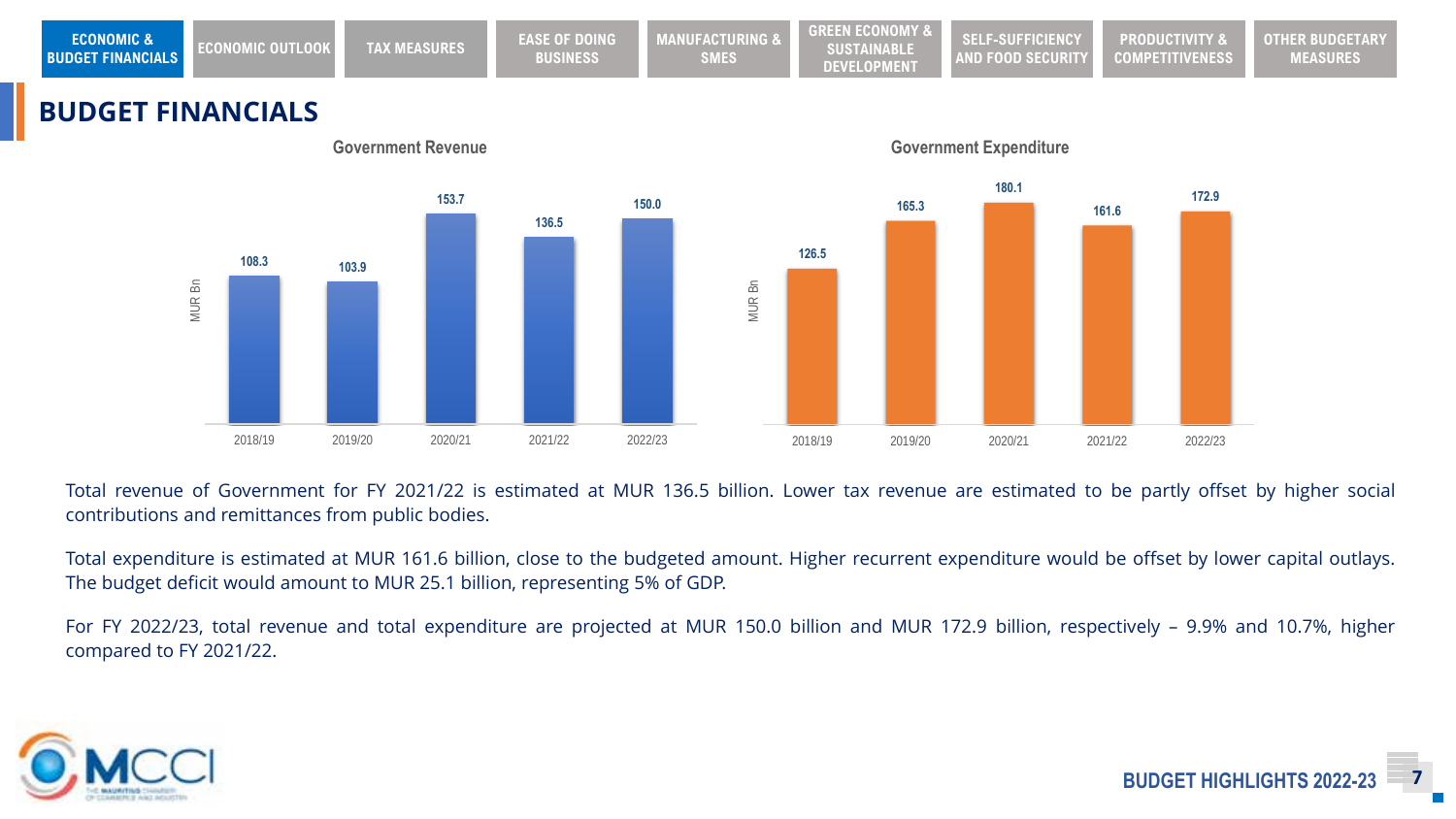

**Social Contributions** 

**Other Recurrent Revenue** 

Grants

For FY 2021/22, tax revenues accounted for 79% of government revenue. For 2022/23, contribution of tax revenues is expected to increase to 86% of total revenue. The increase in tax revenues would be mainly driven by a 21% increase in revenue from VAT and another 21% increase in revenue from 'Taxes on Income and Profits'. Notable increases are also expected in social contributions from MUR 10.1 billion to MUR 11.8 billion (16% increase).

**26.1%**

**11.0%**

**8.8%**

Government Expenditure is estimated at MUR 172.9 billion for FY 2022/23. Expenditure on general public services and health are estimated to decline while notable increase in expenditure on social protection, economic affairs, environmental protection, housing and community amenities have been estimated.



**57.4%**

**Public Order and Safety** 

**Economic Affairs** 

**Other Expenses** 

**Health**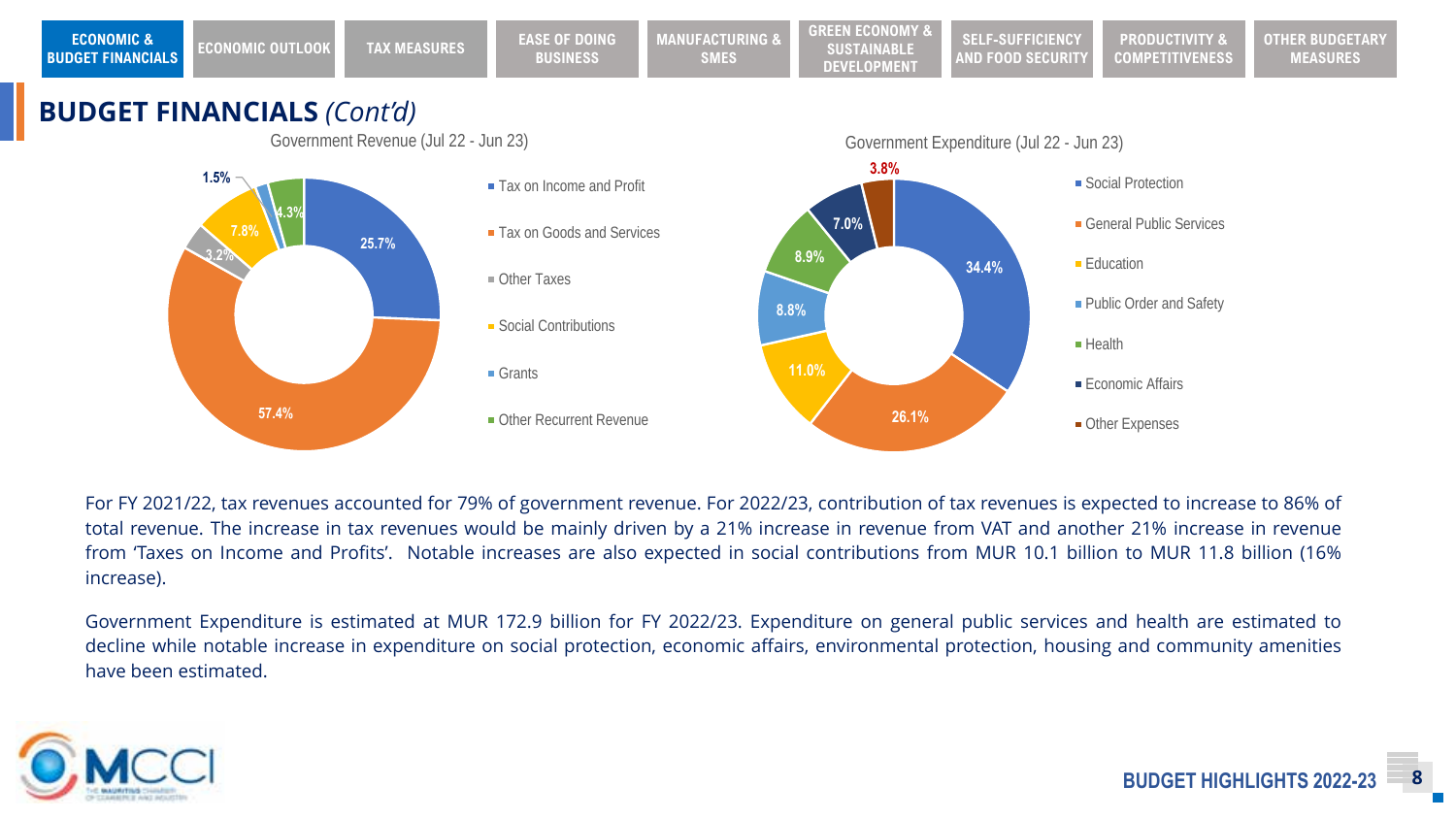| <b>ECONOMIC &amp;</b><br><b>BUDGET FINANCIALS</b> | <b>ECONOMIC OUTLOOK</b> | TAX MEASURES | <b>EASE OF DOING</b><br><b>BUSINESS</b> | <b>WFACTURING &amp; L</b><br><b>SMES</b> | <b>GREEN ECONOMY 8</b><br>SUSTAINABLE<br><b>DEVELOPMENT</b> | SELF-SUFFICIENCY<br><b>AND FOOD SECURITY</b> | <b>PRODUCTIVITY &amp;</b><br><b>COMPETITIVENESS</b> | IER BUDGETARY<br>OTH<br><b>MEASURES</b> |
|---------------------------------------------------|-------------------------|--------------|-----------------------------------------|------------------------------------------|-------------------------------------------------------------|----------------------------------------------|-----------------------------------------------------|-----------------------------------------|
|---------------------------------------------------|-------------------------|--------------|-----------------------------------------|------------------------------------------|-------------------------------------------------------------|----------------------------------------------|-----------------------------------------------------|-----------------------------------------|

### **ECONOMIC OUTLOOK**

| <b>Budget Estimates</b>                       | <b>Unit</b> | 2021/22 | 2022/23 | 2023/24 | 2024/25 |
|-----------------------------------------------|-------------|---------|---------|---------|---------|
| Real GDP Growth Rate - constant market prices | $\%$        | 6.9     | 8.5     | 5.0     | 5.0     |
| Investment Rate (GFCF as a % of GDP)          | $\%$        | 20.9    | 21.3    | 21.6    | 21.8    |
| Budget Balance (Deficit) (% of GDP)           | $\%$        | $-5.0$  | $-4.0$  | $-3.5$  | $-3.0$  |
| Public Sector Gross Debt (% of GDP)           | $\%$        | 87.4    | 78.0    | 75.4    | 71.8    |
| Current Account Deficit (% of GDP)            | $\%$        | $-12.0$ | $-9.7$  | $-64$   | $-4.1$  |

The Mauritian economy is expected to continue on its recovery path. All sectors of the economy have exceeded their pre-pandemic output levels and closed the output gap. The outlook has improved significantly with recent developments in the tourism and financial services sectors.

Measures announced in the Budget Speech are expected to give a further boost to investment as well as consumption expenditure. On the basis of the expected performance of the different sectors of the economy, real GDP growth is projected at 8.5% in FY 2022-2023 and 5% in FY 2023-2024 and FY 2024- 2025.

According to the Bank of Mauritius, inflation is anticipated to be 8.6% in 2022. With a view to facing higher risks to inflation while continuing to support the economic recovery, the policy rate was raised to 2% in March 2022 and to 2.25% on 03 June 2022.

The outlook could see an uptick if the Russia-Ukraine war is resolved sooner than anticipated, prices return to their lower levels, and production and trade flows are restored. Downside risks may come from the spread of new variants of the virus, an escalation of the Russia-Ukraine war, further disruption in the supply chain and sharper increase in fuel and food prices.

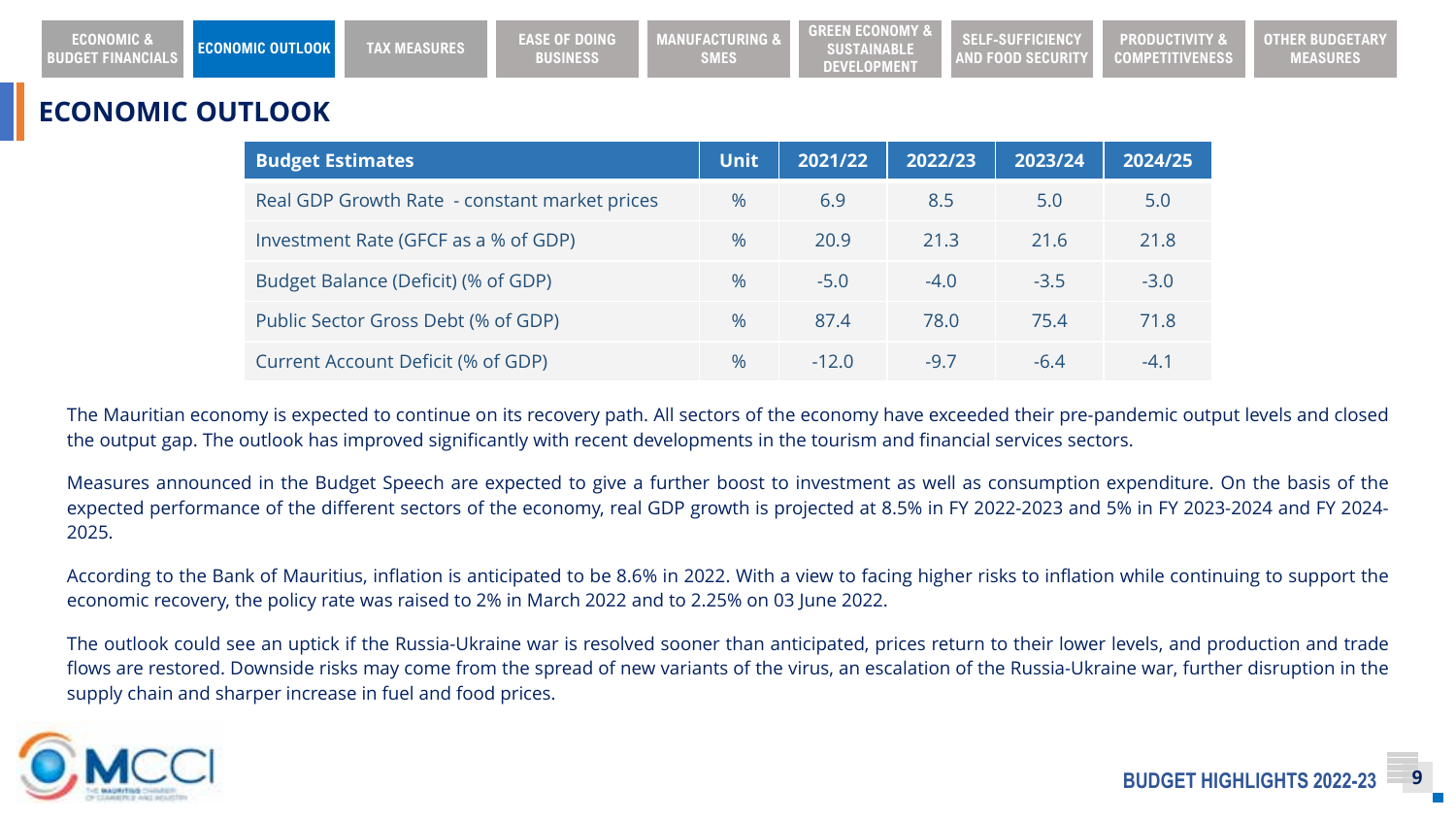### **ECONOMIC OUTLOOK**

**ECONOMIC &** 

The recovery is expected to be mainly driven by the tourism sector. The average expenditure per tourist has increased from MUR 45,000 during the pre-COVID period to around MUR 79,000 during the first quarter of 2022. It is expected that some 1 million tourists would visit Mauritius in 2022 and some 1.4 million in FY 2022-2023. Other related sectors, such as recreation and entertainment, are also expected to grow and contribute positively to overall GDP growth. It is estimated that every additional 100,000 tourists would raise the GDP growth rate by 0.6 percentage points.

The **construction sector** is expected to give a significant boost to the economic recovery. The implementation of major projects such as the National Flood Management Programme, construction of social housing units, expansion of the road network and the construction/upgrading of hospitals and schools will be accelerated. Furthermore, private sector investment in smart city and **CONSTRUCTION** other major projects is also expected to expand further.

The removal of Mauritius from the Financial Action Task Force (FATF) list of jurisdictions under increased monitoring and the EU list of High-Risk jurisdictions for AML-CFT purposes is expected to give a further boost to the **financial services sector**.

> Another major source of growth would be from the development of the **renewable energy sector** in view of the objectives set out in the Renewable Energy Roadmap 2030.







**BUDGET FINANCIALS ECONOMIC OUTLOOK TAX MEASURES EASE OF DOING BUSINESS**

**MANUFACTURING & SMES**

**SUSTAINABLE DEVELOPMENT**

**GREEN ECONOMY &**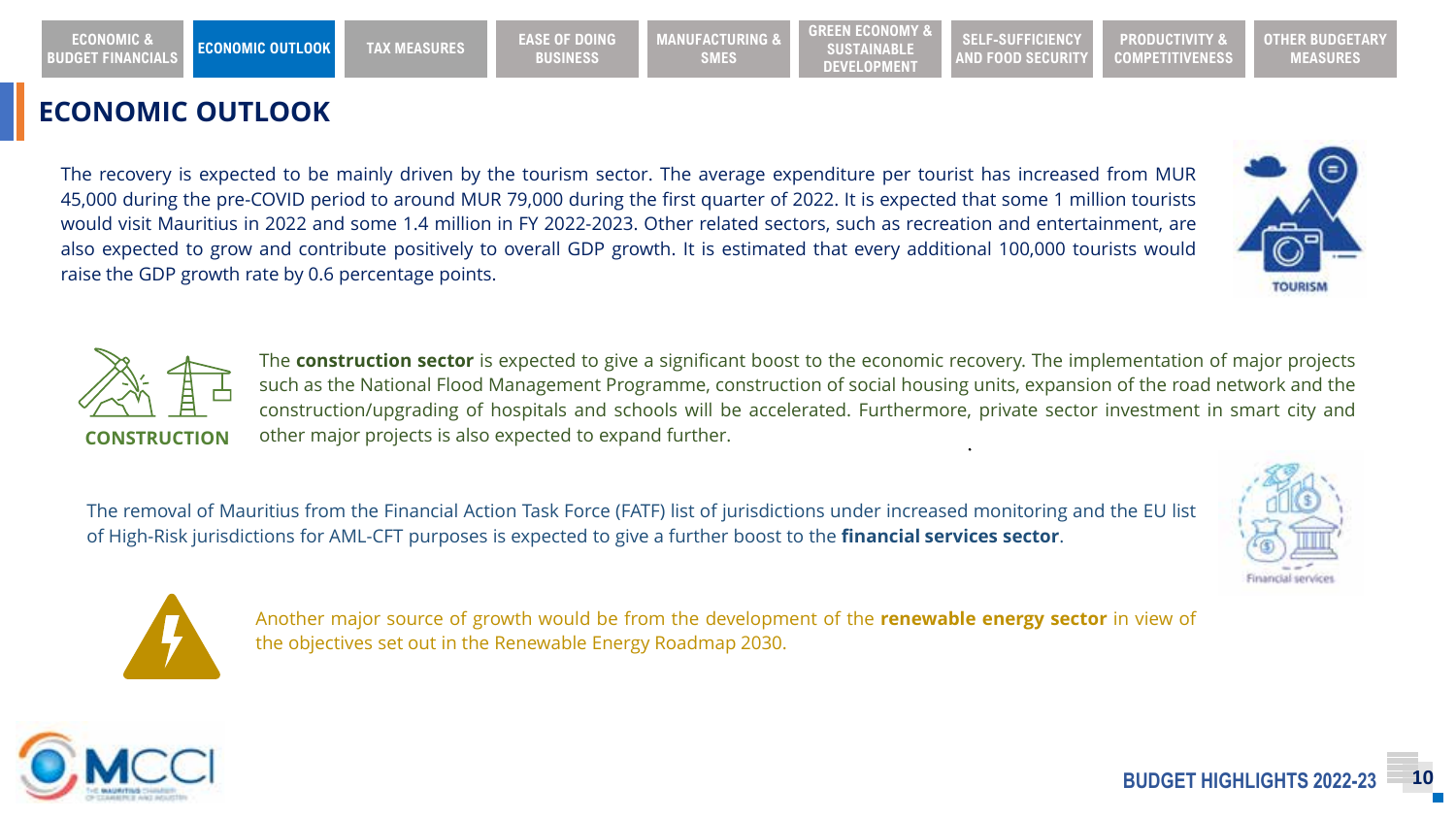#### **FISCAL BALANCES AND DEBT TARGETS**

- The fiscal strategy aims at further reducing the debt to GDP ratio to a more prudent level while at the same time ensuring that adequate resources are provided to priority projects and programmes to consolidate the economic recovery and protect the vulnerable and poor. In addition, the strategy aims at minimising fiscal risks as well as increasing the resilience of the economy against future shocks.
- In line with the objective of Government to put the debt to GDP ratio on a downward path, the overall budget deficit would be lowered to 4% of GDP in FY 2022-2023 and further down to 3.5% in FY 2023-2024 and 3% in FY 2024-2025.
- Budgetary Central Government (BCG) debt is estimated at MUR 392.1 billion as at end June 2023. As a percentage of GDP, BCG debt would decline from 77.3% as at end June 2022 to 68.1% as at end June 2023.
- Public enterprise debt as a percentage of GDP would decline to 9.9% as at end June 2023 and to 8.5% by end June 2025. Public sector gross debt would amount to Rs 449.6 billion as at end June 2023. The public sector gross debt to GDP ratio would drop from 87.4% as at end June 2022 to 78% as at end June 2023.



60.0

**SUSTAINABLE DEVELOPMENT**

Public Sector Net Debt

#### Public Finance ( as a % of GDP)

**PRODUCTIVITY & COMPETITIVENESS** **OTHER BUDGETARY MEASURES**

**SELF-SUFFICIENCY AND FOOD SECURITY**

**BUDGET HIGHLIGHTS 2022-2** 

63.3

65.7

2021/22 2022/23 2023/24 2024/25

Budgetary Central Government Debt Public Sector Gross Debt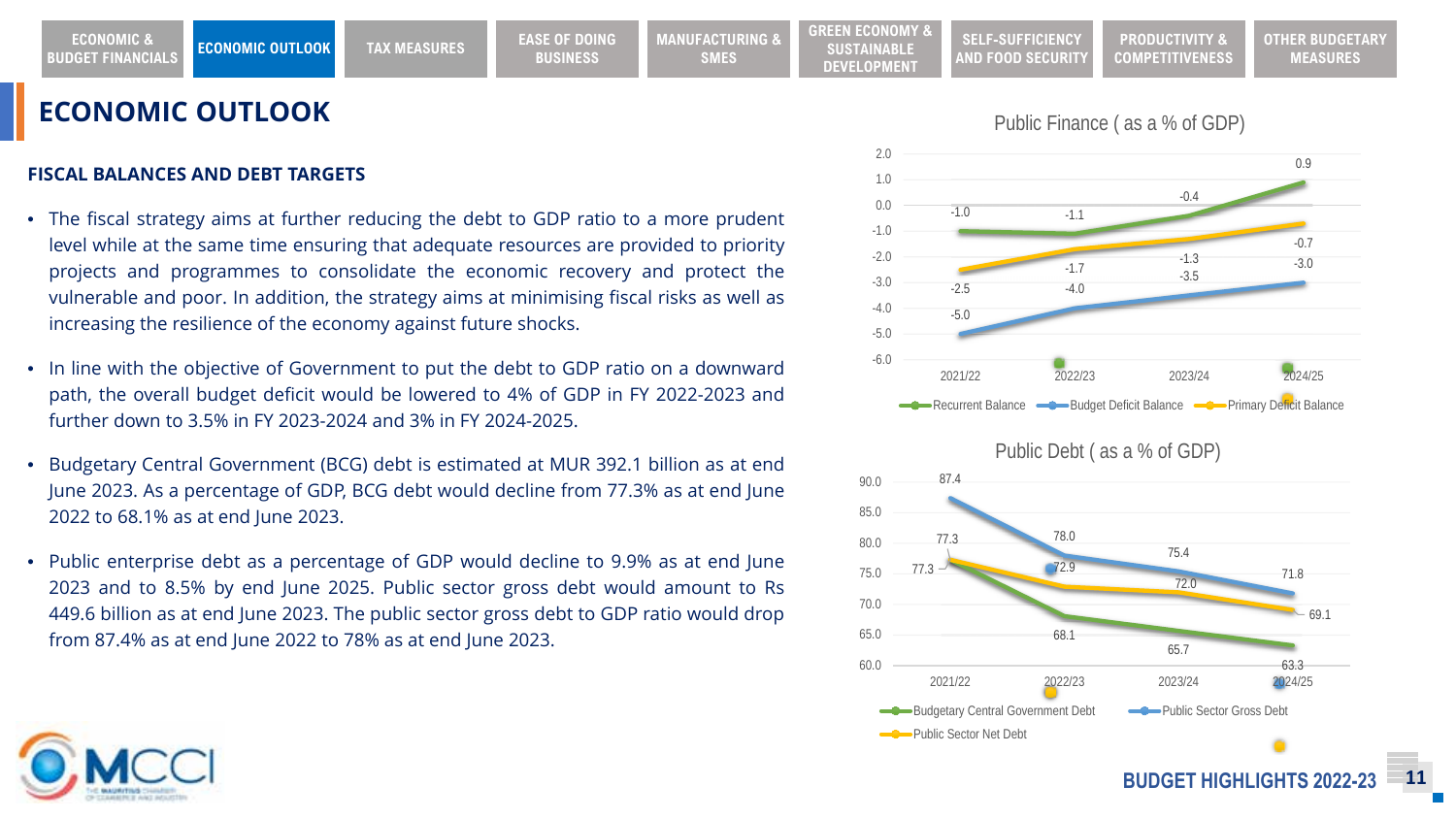## **TAX MEASURES**

- *Corporate Tax*
- *Income Tax*
- *Excise Duty*
- *Value Added Tax*
- *Tax Administration*



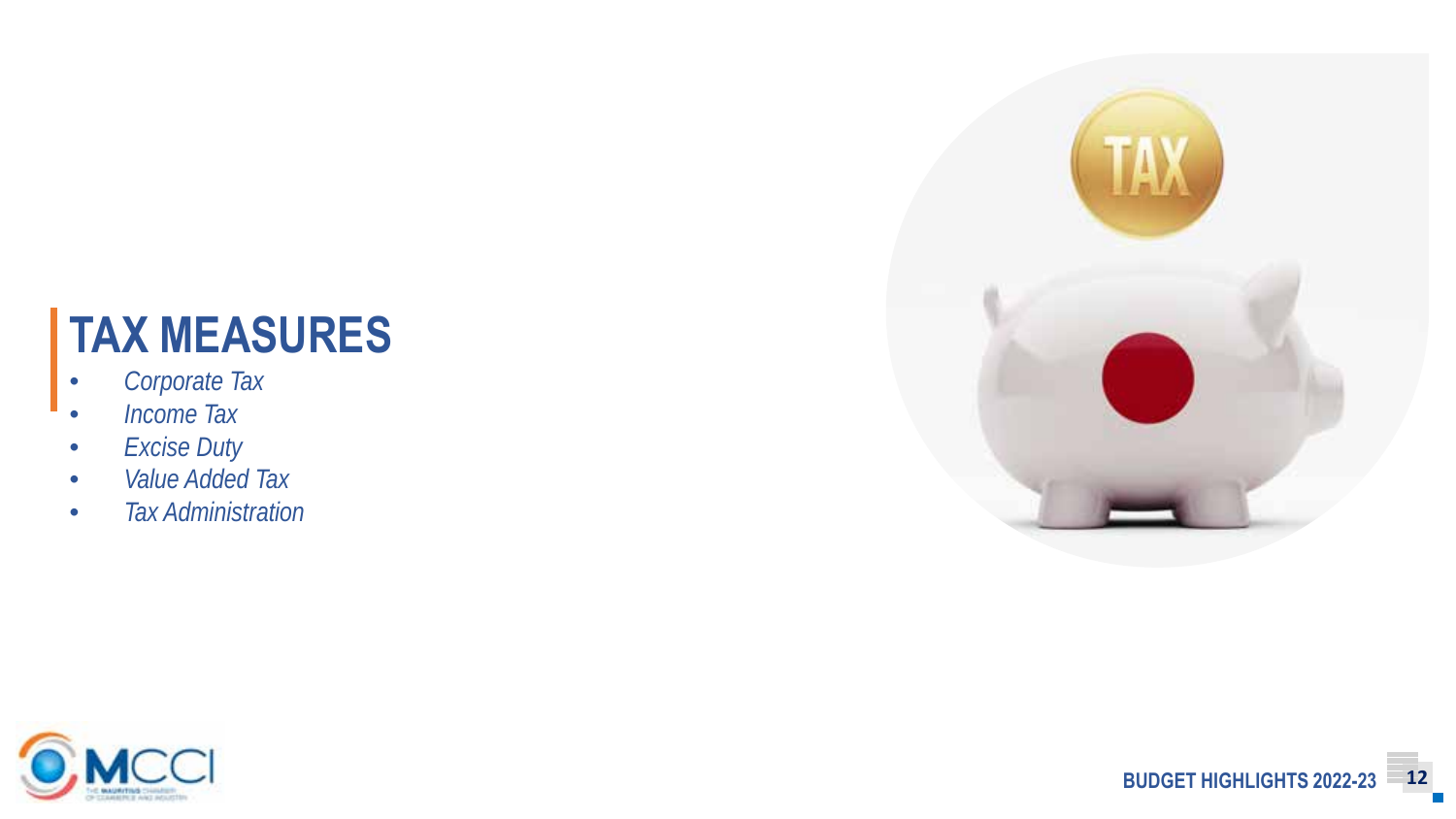**PRODUCTIVITY & COMPETITIVENESS**

### **CORPORATE TAX**

#### **Income Tax Holiday for Freeport Companies**

Newly incorporated freeport operators or developers making an investment of at least MUR 50 million will benefit from an 8-year tax holiday if it starts operations on or after 1 July 2022 and conforms with the substance requirements set by the Economic Co-operation and Development (OECD).

#### **Financial assistance to enterprises in the tourism sector**

Effective as from 01 January 2022, salary compensation paid by an enterprise in the tourism sector to its employees for the period January 2022 to June 2022, will be refunded as follows:

- MUR 500 monthly per employee deriving a basic wage not exceeding MUR 13,500; and
- MUR 400 monthly per employee deriving a basic wage exceeding MUR 13,500 up to MUR 50,775.

#### **Premium Visa Scheme**

It will be clarified that the foreign employer of the Premium Visa holder will not be liable to corporate tax under the Income Tax Act and social contributions under the Social Contribution and Social Benefits Act.

#### **Introduction of a Global Minimum Tax**

The Income Tax will be amended to introduce a domestic minimum top up tax to ensure that resident companies forming part of large multinationals, having a revenue of EUR 750 million, are taxed at a minimum rate of 15%.

#### **SMEs**

#### • Additional Deduction - Procurement from Small Enterprises

Currently, a large manufacturer (having annual turnover exceeding Rs 100 million) is granted an additional deduction of 10% on the amount incurred to purchase locally manufactured products from a small enterprise. **The rate of additional deduction will be increased from 10% to 25%.**

#### • Waiver of Income Tax Penalties from SMEs

The Income Tax Act will be amended to implement the decision of Government to waive penalties imposed on Small and Medium Enterprises (SMEs), remaining outstanding as at 25 March 2022, for late submission of income tax returns and late payment of income tax during the years 2020 and 2021.

#### • Financial Assistance to SMEs – Salary Compensation

The Income Tax Act will be amended to implement the decision of Government to refund to an SME, in addition to the salary compensation 2021, the salary compensation 2022 paid to its employees up to 30 June 2022. The amendment will be effective as from 1 January 2022.

Thus, the Mauritius Revenue Authority (MRA) is, in relation to salary compensation for year 2022, paying to a non export-oriented SME an amount of:

- i. MUR 500 monthly per employee deriving a basic wage not exceeding MUR 13,500; and
- ii. MUR 400 monthly per employee deriving a basic wage exceeding MUR 13,500 up to MUR 50,775.

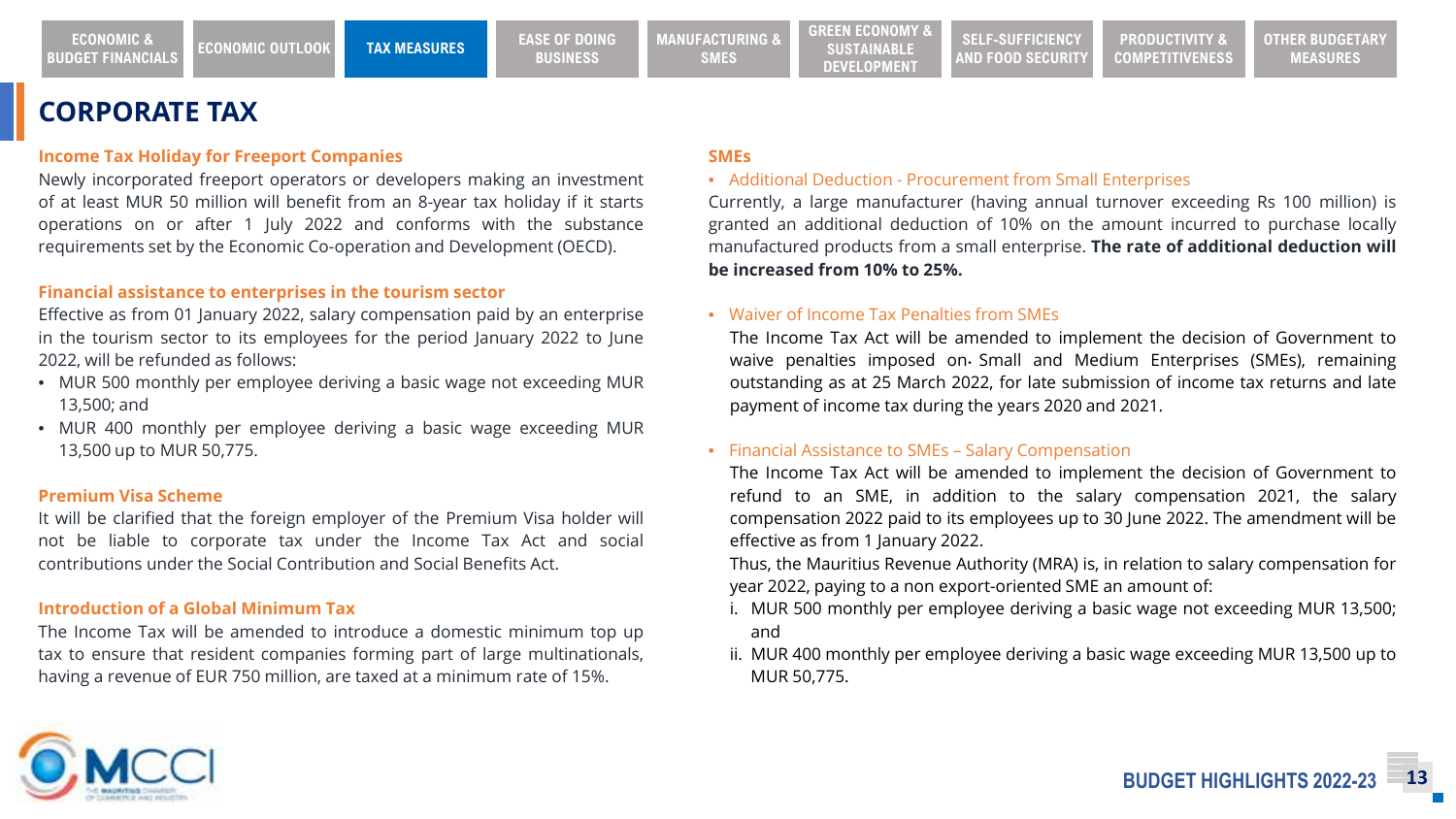## **INCOME TAX**

#### **Introduction of New Tax Rate**

| <b>Current Annual</b><br><b>Income</b><br>(MUR'000) | <b>Current Tax Rate</b> | <b>New Annual</b><br><b>Revenue</b><br>(MUR'000) | <b>New Tax Rate</b>                    |
|-----------------------------------------------------|-------------------------|--------------------------------------------------|----------------------------------------|
| $0 - 700$                                           | 10%                     | $0 - 700$                                        | 10%                                    |
| > 700                                               | 15%                     | $700 - 975$                                      | 12.5%                                  |
|                                                     |                         | >975                                             | 15% (Solidarity<br>levy if applicable) |

#### **Exemptions and Reliefs**

- Increase in the maximum tax exemption in respect of a child pursuing tertiary education from Rs 225,000 to Rs 500,000
- Increase in the maximum deduction for medical insurance premiums from:
	- i. MUR 20,000 to MUR 25,000 for an individual and his first dependent;
	- ii. MUR 15,000 to MUR 20,000 for every other dependent.
- Increase in the exemption in respect of donations made to an approved religious body or charitable NGO from MUR 30,000 to MUR 50,000
- Increase in the exemption in respect of an individual pension scheme from MUR 30,000 to MUR 50,000
- Tax deduction in respect of bedridden next of kin also applicable to spouses, irrespective of any financial assistance received by the bedridden spouses.
- Tax exemption for petrol or travelling allowance increased from MUR 11,500 to MUR 20,000.

#### **Social Contributions**

**SUSTAINABLE DEVELOPMENT**

- The Social Contribution and Social Benefits Act will be amended to:
	- i. give a self-employed individual the option, at any point in time, to pay the social contribution for a full year in advance or on a monthly basis;

**PRODUCTIVITY & COMPETITIVENESS**

- give a private household employer the option to pay on a yearly or monthly basis; and
- iii. provide that a self-employed individual who opts to make an annual return will not be required to submit a quarterly statement.

#### **Income Allowance**

A direct monthly income allowance of MUR 1,000 will be provided to those earning a gross income of up to MUR 50,000.

This CSG income allowance will provide within weeks a support of MUR 1,000 every month to some 350,000 employees and registered self-employed individuals.

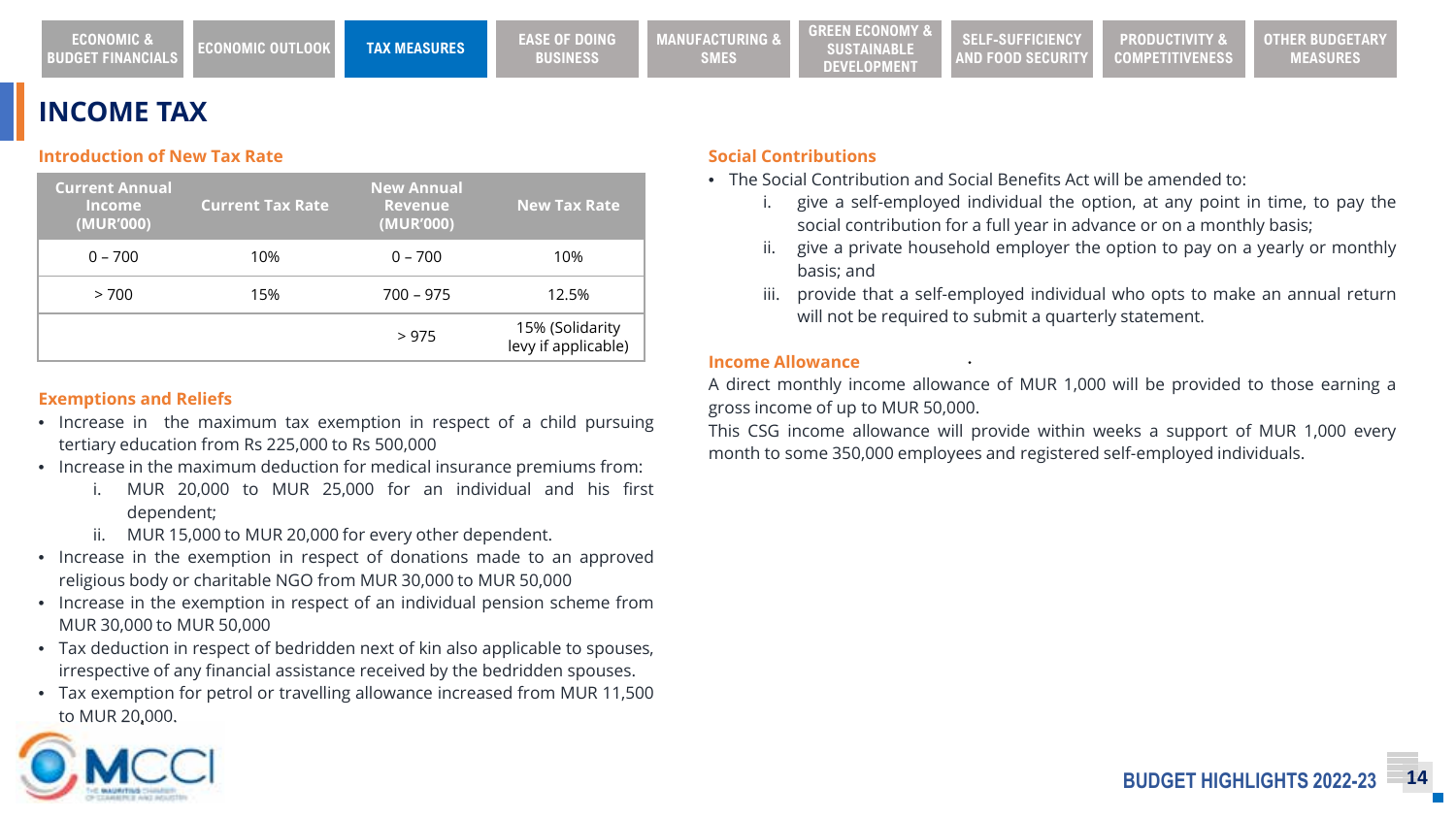### **EXCISE DUTY**

#### **Alcoholic & Tobacco Products**

Duty rates increase by 10% as from 8 June 2022 for alcoholic and tobacco products

#### **Motor Vehicles**

The current excise duty rebate scheme on motor vehicles will be extended for a further period of one year up to 30 June 2023. The rebate scheme is applicable as follows:

| <b>Type</b>                                                                                   | <b>Rebate</b> |
|-----------------------------------------------------------------------------------------------|---------------|
| Motor car up to 1000 cc                                                                       | 40%           |
| Motor car above 1000 cc, double/single<br>space cabin vehicle, van and an electric<br>vehicle | 30%           |

Provision will be made to grant customs duty, excise duty and Value Added Tax (VAT) exemption on cars (and spare parts) and automobilia imported for the purpose of exhibition in a motor museum.

#### **Beverages in Can**

The excise tax on cans will be applicable on all beverages in cans.

#### **Excise Duty on Sugar Sweetened Products**

The implementation of the excise duty of 6 cents per gramme of sugar on locally manufactured and imported non-staple sweetened products will be effective on 1 July 2025.



## **VALUE ADDED TAX (VAT)**

**SUSTAINABLE DEVELOPMENT**

#### **VAT Refund**

Events attended by at least 50 participants now eligible for VAT refund under the Meetings, Incentives, Conferences and Exhibitions (MICE) scheme

**PRODUCTIVITY &** 

#### **VAT Return**

MRA now empowered to publish electronically the name and address of a VAT registered person including the directors who fails to submit VAT return within 3 months after its due date. MRA to notify VAT registered person prior to publication.

#### **Input VAT**

- Government bodies empowered to remit directly to MRA a percentage of VAT on procurement contracts exceeding a specified threshold.
- VAT registered contractors to make adjustment in respect of input tax and output tax in their VAT returns

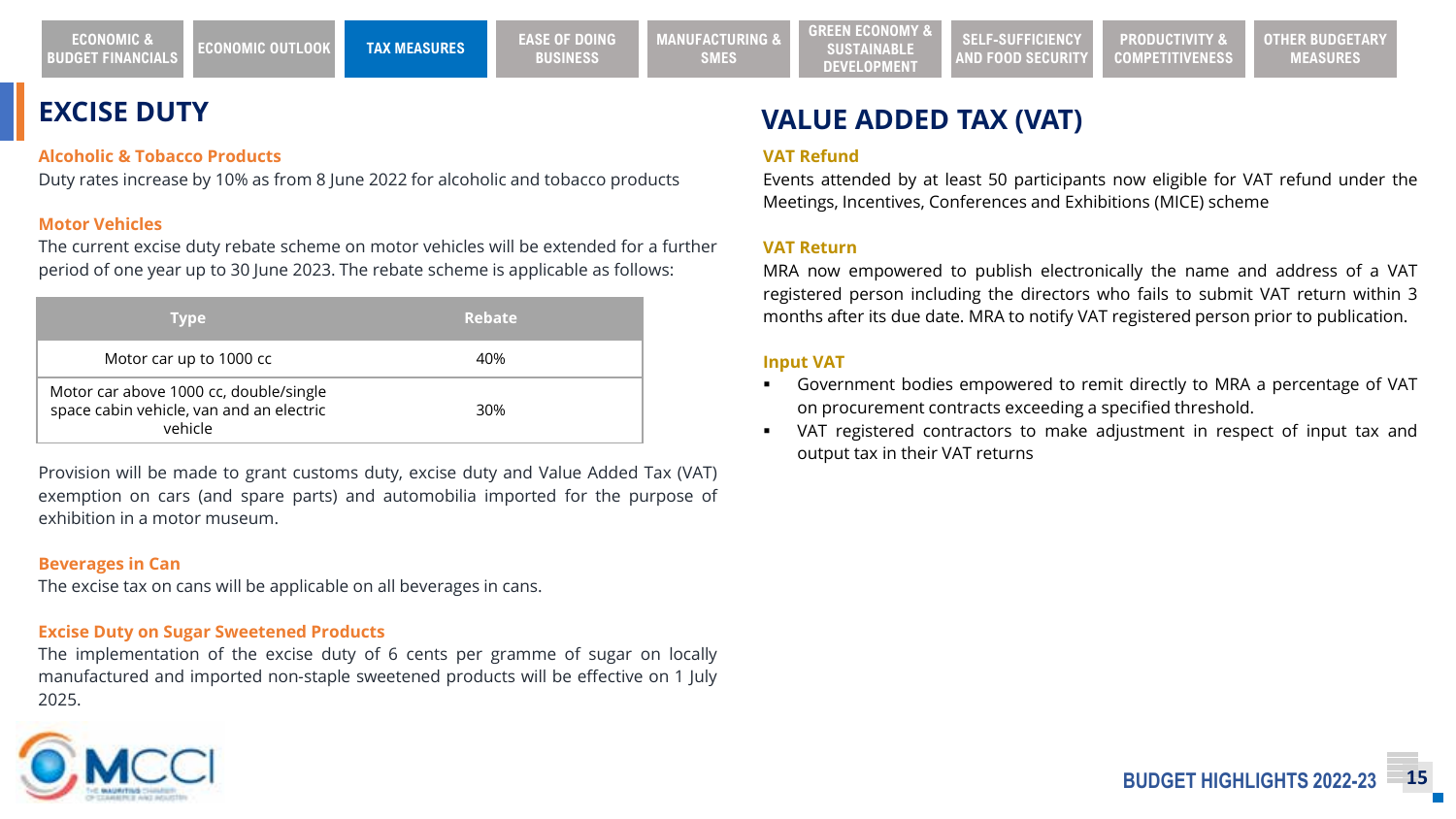**PRODUCTIVITY & COMPETITIVENESS**

### **TAX ADMINISTRATION**

#### **Declaration of Assets**

The Independent Commission Against Corruption will now be allowed to disclose a copy of the declaration of assets of the employees to the MRA.

#### **Tax Arrears Settlement Scheme (TASS)**

The TASS will be re-introduced to the effect that a full waiver of penalties and interest where tax arrears under the Income Tax Act, Gambling Regulatory Authority Act and Value Added Tax Act are paid in full by March 2023 and the taxpayer is registered under the Scheme by 31 December 2022. The Scheme is also eligible to taxpayers having cases pending before the Assessment Review Committee (ARC).

#### **International Arrangements**

The Income Tax Act will be amended to allow Mauritius to enter into international arrangements for the resolution of cross border tax disputes through alternative dispute resolutions mechanisms and to implement internationally agreed standards to prevent base erosion and profit shifting.

#### **Rate of Tax Deduction at Source**

The rate of tax deduction at source (TDS) on -

- services provided by professionals will be increased from 3% to 5%; and
- ii. rent paid to a resident will be increased from 5% to 7.5%.

#### **Extension of the scope of Tax Deduction at Source**

The Income Tax Act will be amended to broaden the scope of TDS to cover:

| <b>Services</b>                                                                                                                 | <b>Rate of TDS</b> |
|---------------------------------------------------------------------------------------------------------------------------------|--------------------|
| <b>Consultancy Fees</b>                                                                                                         | 3%                 |
| Security Services and Cleaning Services                                                                                         | 3%                 |
| <b>Pest Management Services</b>                                                                                                 | 3%                 |
| Payment of fees made by insurance companies to motor surveyors<br>and mechanics for repairs of motor vehicles of policy holders | 3%                 |

#### **Solidarity Levy - PAYE**

An individual liable to the Solidarity Levy and deriving pension or director's fees will be given the option to request the person responsible for the payment to deduct the Pay As You Earn (PAYE) for the Solidarity Levy at the rate of 10%.

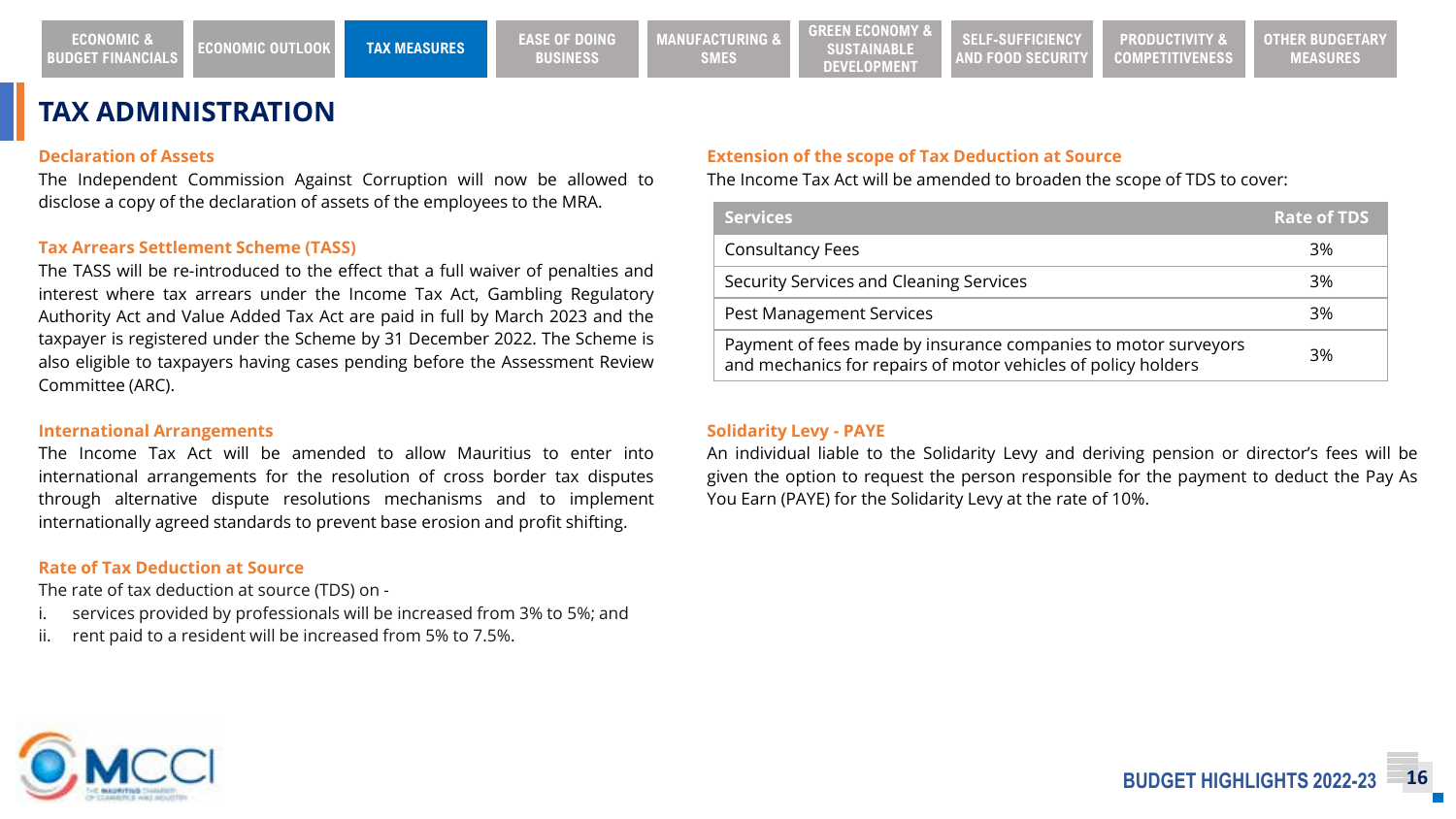## **EASE OF DOING BUSINESS**



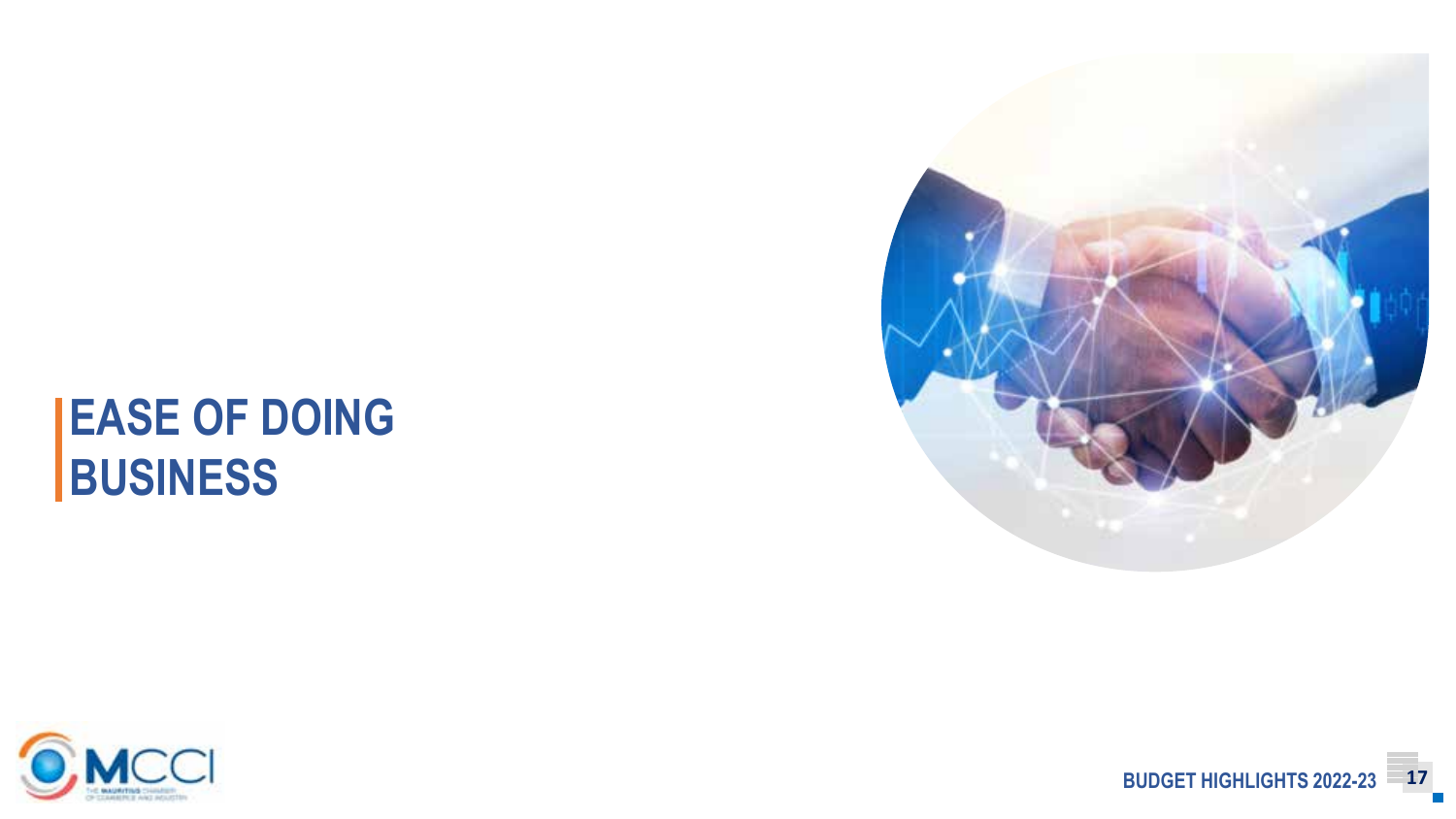**ECONOMIC &** 

### **DOING BUSINESS**

It will henceforth not cost a single rupee to start a business and incorporate a company in Mauritius.

The Bank of Mauritius will ensure that a bank account can be opened within 1 week, be it for an individual or a business.

An Inter-Ministerial Committee chaired by the Prime Minister will oversee the streamlining of licenses and permits in the construction, tourism, healthcare, and logistics sectors.

A Business Regulatory Reform Bill will be introduced as an apex legislation on business facilitation.

Business support enabling them to recruit talents under the young professional occupation permit.

Enable entrepreneurs and students completing their studies to benefit from the premium visa.

Holders of Residence Permits will be given the opportunity, upon applications, to acquire a residential property of a minimum of USD 350 000 outside the existing schemes, subject to a 10% contribution made to the Solidarity Fund.

A Committee chaired by the Prime Minister will examine the applications on a monthly basis.

To continue building on the silver economy strategy to attract more foreign retirees in Mauritius, the EDB will organise the first edition of the Mauritius International Silver Economy Festival.

Support to businesses as they invest in the training and skilling of 3,000 of our youths, men and women through an increased monthly stipend of: -

- MUR 8,000 for those under the National Apprenticeship Programme and the National Skills Development Programme; and
- MUR 10,000 for the Graduate Training for Employment Scheme.

Encourage women getting back into the job market by doubling the period of placement to two years.

An e-register of skills for workers in the manufacturing and construction sectors will be launched to facilitate job search and recruitment of these registered workers.

Angel investors providing seed equity financing to SMEs will benefit from a tax allowance on their investment.

The Consumer Protection (Control of Imports) Regulations 2017 will be amended to extend the validity period of the Pre-Shipment Inspection Certificate from 2 to 4 months. This measure will be applicable for the period 1 July 2022 to 30 June 2023.

The Mauritius Ports Authority will maintain the current Quay Fees for all laden import containers up to 30 June 2023.

The road tax applicable on trailers will be reduced by 50%.

In line with international best practices, the clearance process in respect of imports requiring testing certificates will be simplified.

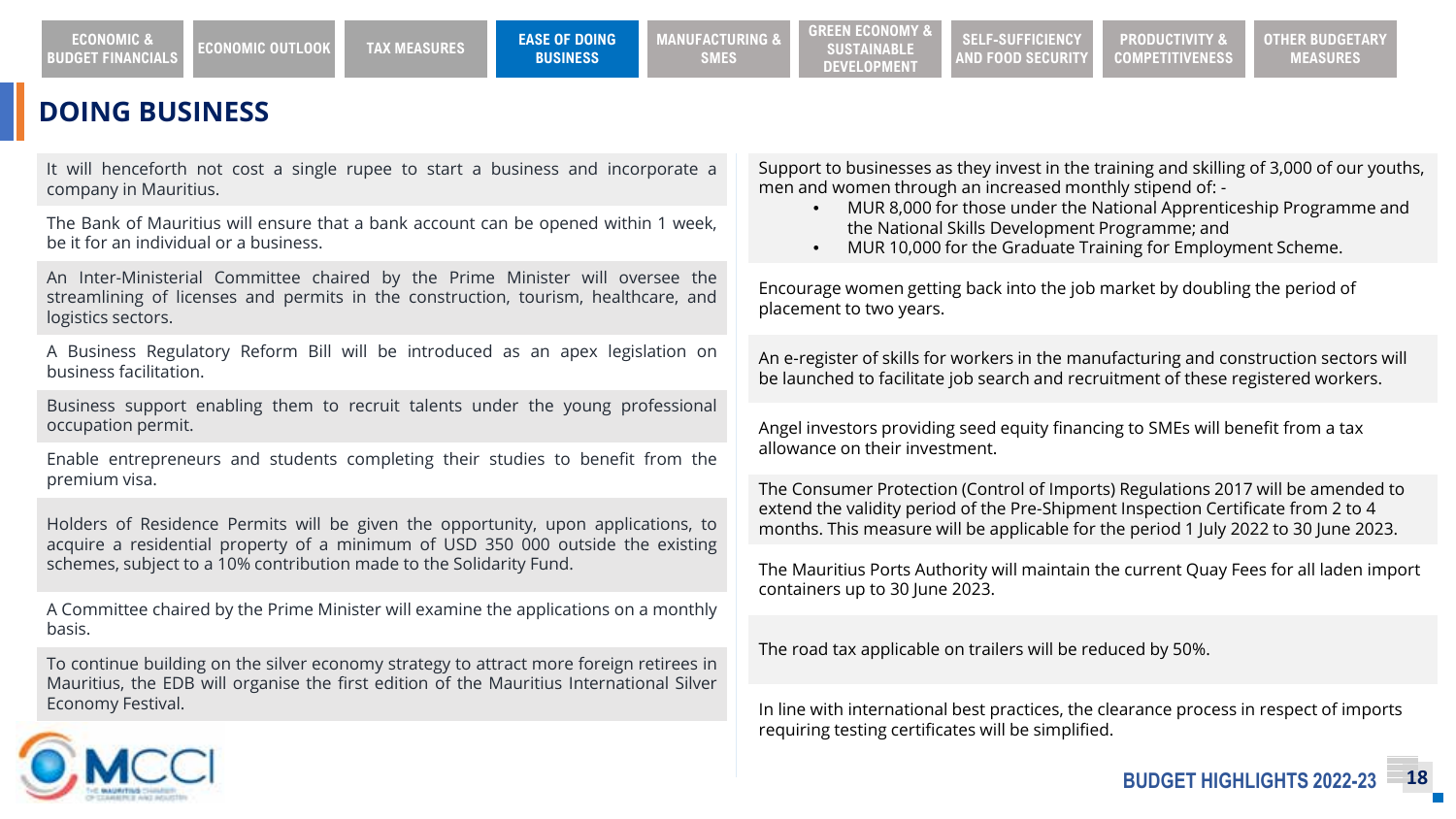## **MANUFACTURING SECTOR & SMEs**



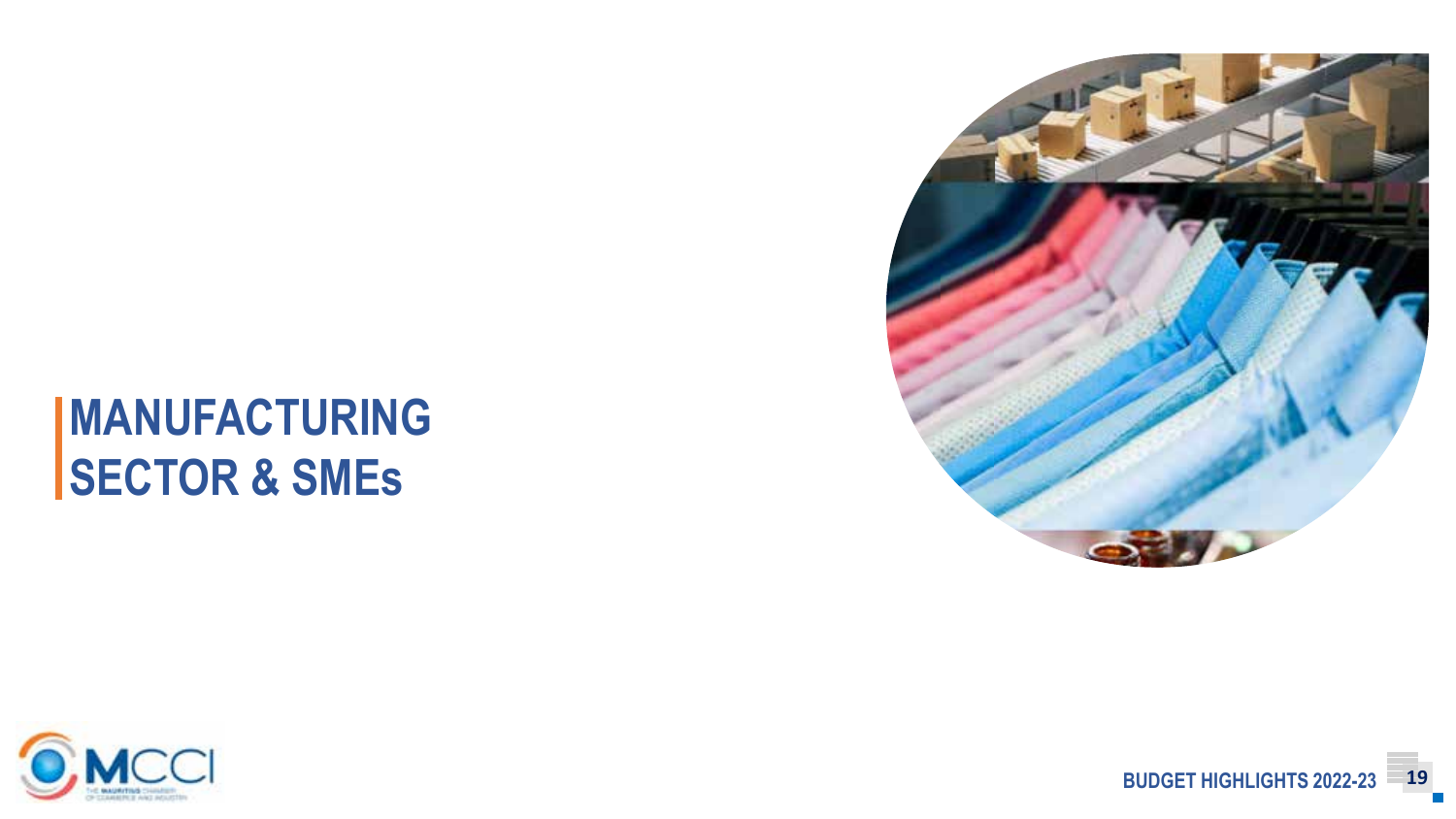**PRODUCTIVITY & COMPETITIVENESS**

## **MANUFACTURING SECTOR**





**Manufacturing Sector Recovery 11% in 2021**



### **Promote Locally Manufactured Products and Encourage "a buy local culture Maintain Momentum in Exports**

- A Virtual Exhibition Platform for locally manufactured goods at the EDB will be operational as from October 2022
- A "Semaine de l'Industrie Locale" will be organised to promote the know how of Mauritian enterprises
- The EDB will identify products to obtain geographical indication and its label

- Extension of the Freight Rebate Scheme (FRS) and the Trade Promotion and Marketing Scheme (TPMS) up to June 2023
- Exporting agents of locally manufactured products will also be eligible to the TPMS
- The 50% reduction in port charges on exports is maintained.
- Two regional feeder vessels to support industries exporting to the South Asian region (from Sept 2022) and Eastern African region (from Nov 2022)
- The SME International Fairs Refund Scheme will be opened to freeport operators

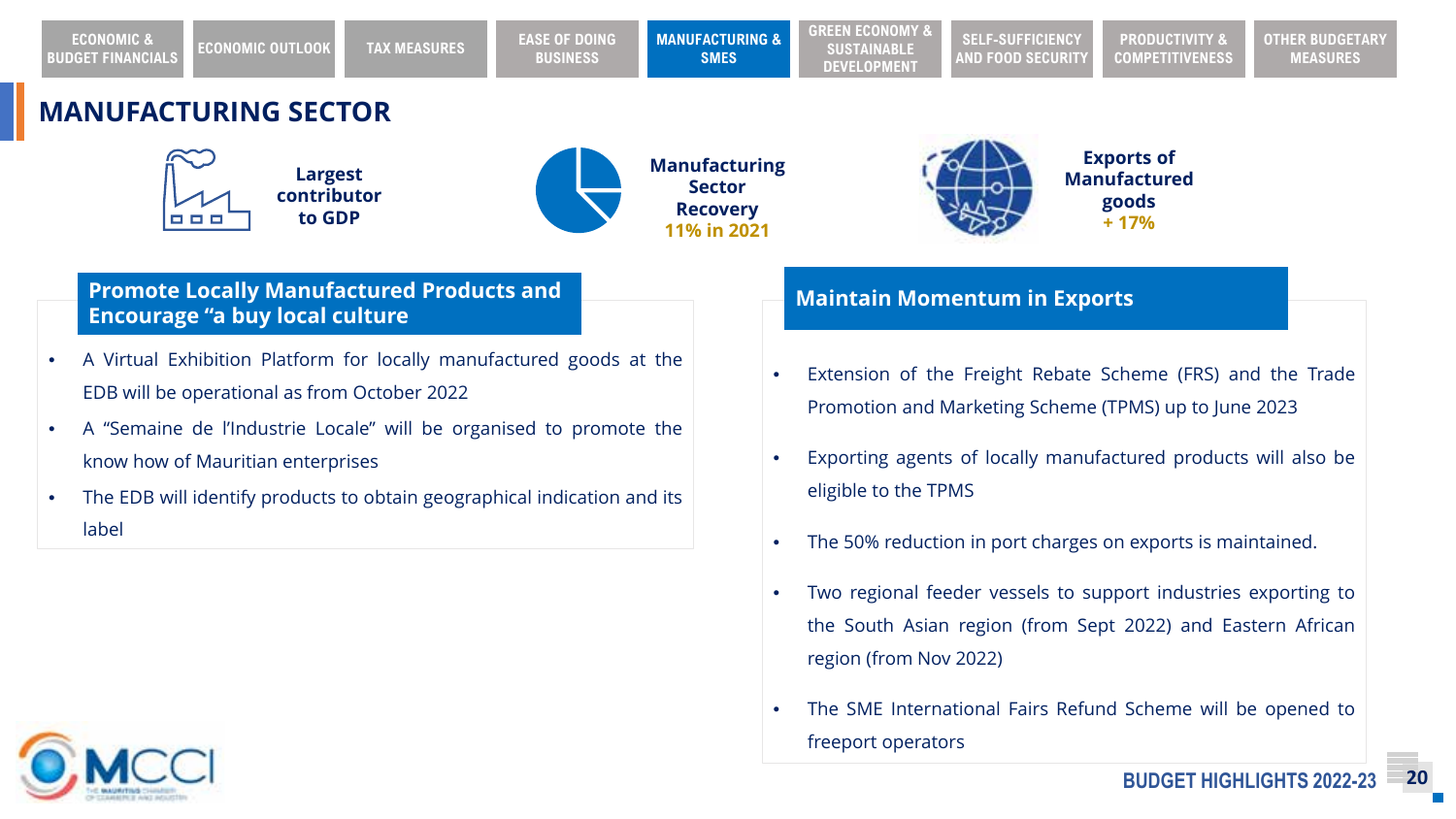### **SMES**

#### **Revised Turnover Thresholds**

| <b>Enterprise</b> | <b>Current</b>         | <b>Revised</b>           |
|-------------------|------------------------|--------------------------|
| Micro             | $<$ MUR 2M             | MUR 2M to MUR 10M        |
| Small             | > MUR 2M to MUR 10M    | > MUR 10M to MUR 30M     |
| Medium            | $>$ MUR 10M to MUR 50M | $>$ MUR 30M to MUR 100M  |
| Mid-Market (New)  |                        | $>$ MUR 100M to MUR 250M |

> 142,000 enterprises to benefit from improved access to government support programmes, and financing

#### **Financial Assistance to SMEs**

- SMEs will benefit from the Freight Rebate Scheme on the South African market.
- Extension of the SME interest free loan scheme and the COVID-19 Special Support Scheme up to June 2023.
- Allocation of MUR 5 billion by DBM to support SMEs, Mid-Market Enterprises and entrepreneurs.
- Setting up of a Venture Capital Fund of MUR 5 billion targeting SMEs and Mid-Market Enterprises.
- Provision of a 50% grant of up to MUR 500,000 to co-operatives for the purchase of recycling equipment and transportation vehicle from local suppliers.

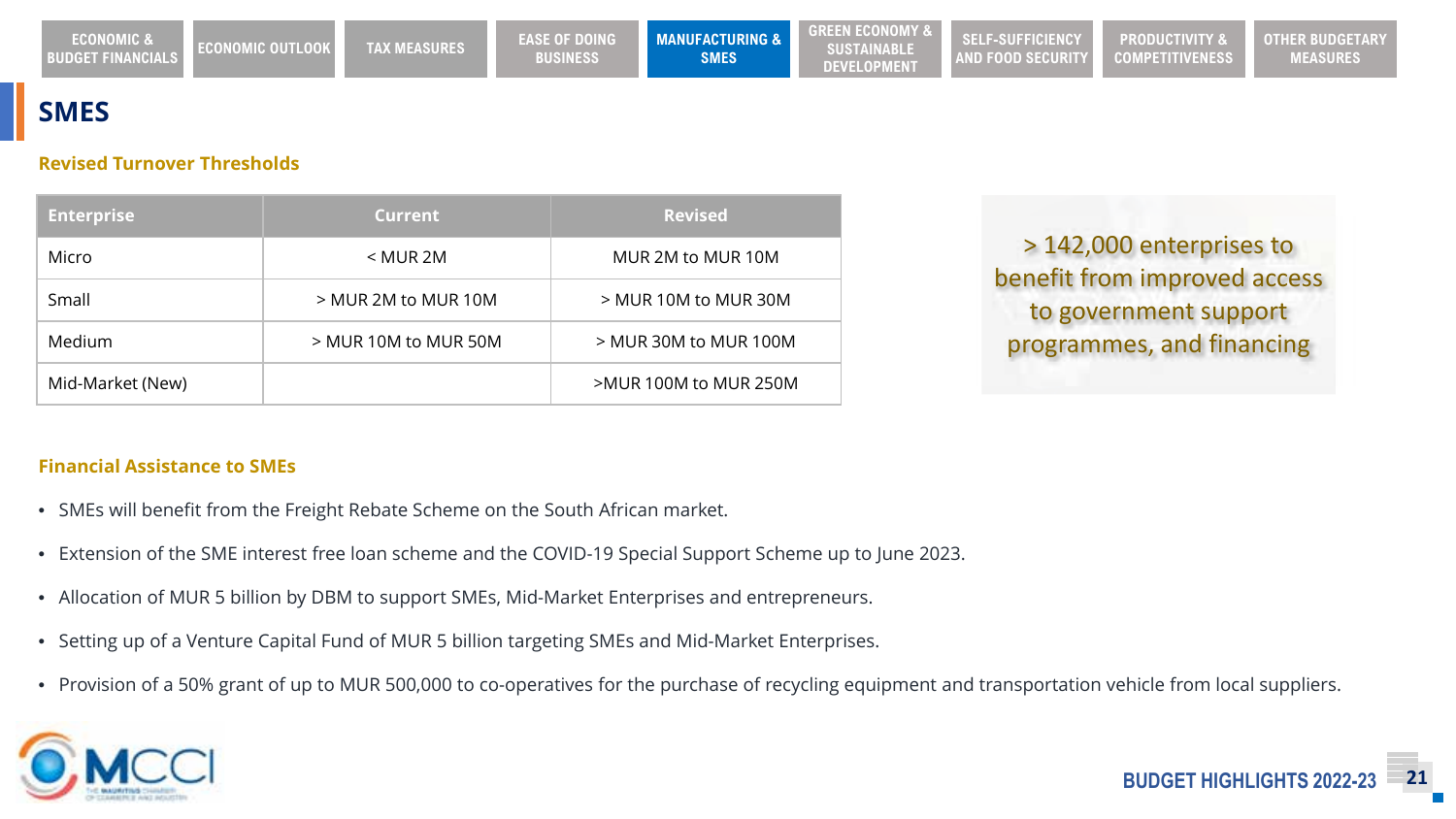## **SUSTAINABLE DEVELOPMENT & GREEN ECONOMY**



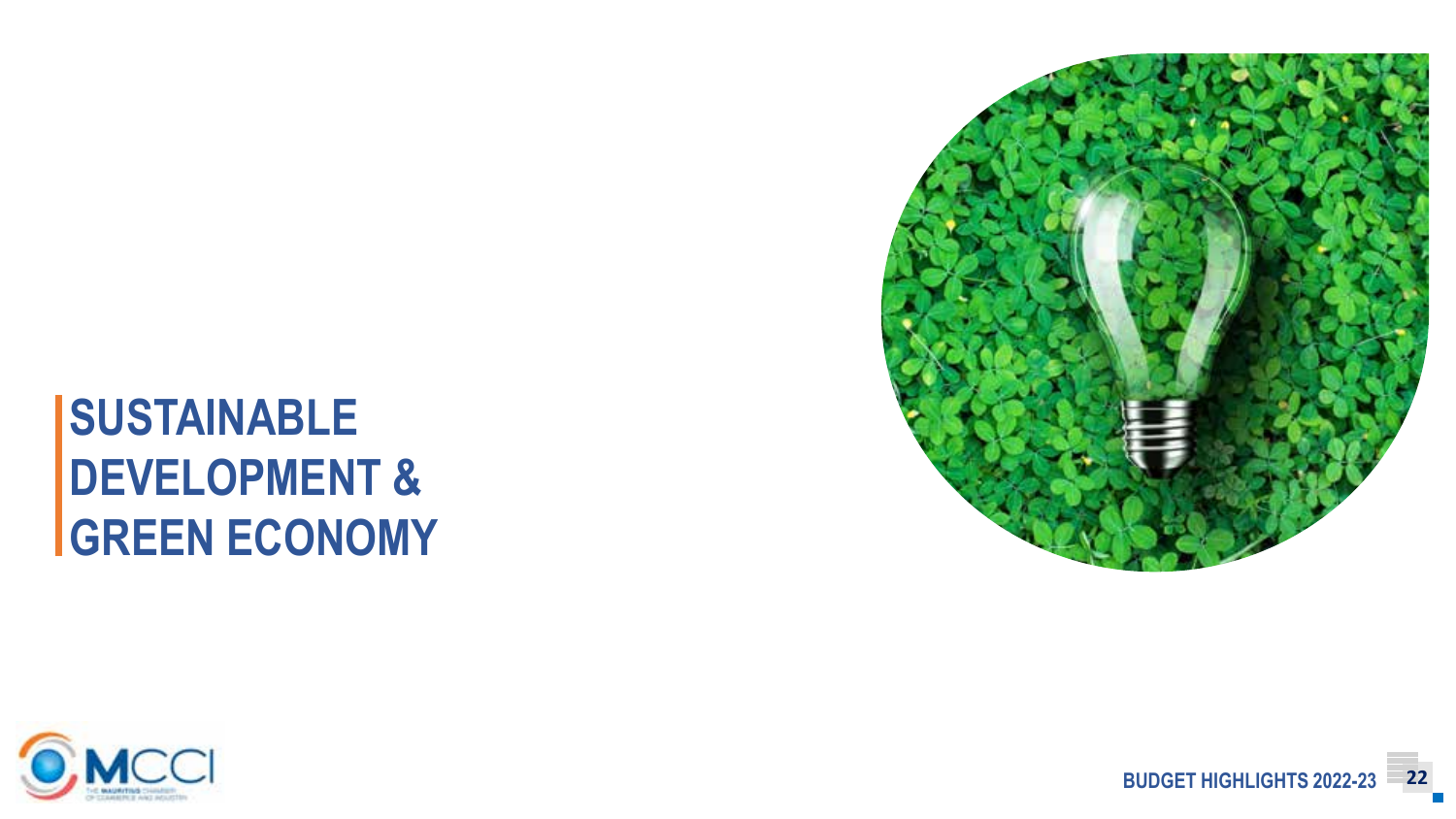### **SUSTAINABLE DEVELOPMENT**

Need to accelerate the country's transition into a model of sustainable and inclusive development.



Target of 60% energy from renewable sources by 2030



Achieve carbon neutrality in the industrial sector by 2030



#### **Carbon Neutral Industrial Sector**

- Implementation of a renewable energy transition framework through:
	- o The generation of up to 150 percent of existing usage by industrial users;
	- o The provision of an agreed feed-in tariff of Rs 4.20 for industrial users by the CEB;
	- o Allowing the setting up of both on-site and off-site PV installations by industries; and
	- o The introduction of a Carbon Neutral Loan Scheme by the IFCM over 7 years at a preferential rate of 3%
- A Committee will be chaired by the Prime Minister to fast-track the implementation of Renewable Energy projects to attain this objective.

#### **Accelerating the Land Transport Electric Vehicles Transition**

- To further promote the electrification of the public transport system, the IFCM will provide leasing facilities of 3 percent per annum over 10 years to transport operators to acquire electric vehicles and charging infrastructure.
- IFCM will provide concessionary leasing at 3.5% per annum to companies renewing their company fleet to electric only.
- As from 1<sup>st</sup> July 2022, all hybrid and electric vehicles will be duty-free.
- The introduction of a negative excise duty scheme of 10% for the purchase of electric vehicles by individuals up to a maximum of MUR 200,000.

## **Adopting an Effective Demand Management Strategy**

The Energy Efficiency Management Office will: -

- Introduce mandatory Minimum Energy Performance Standards for air conditioners; and
- Extend the mandatory energy labelling to television sets and tumble dryers.

To promote locally manufactured products from recycled materials: -

- A tipping fee will be paid to local recyclers per tonne of waste, excluding used tyres and PET bottles; and
- A margin of preference will be provided for products manufactured from recycled materials.

To improve resource recovery for recyclers:

- An additional déchetterie will be set up for disposal of waste oils, construction and demolition wastes amongst others;
- A pilot Composting Unit and a Sorting Unit will be developed for the separation of dry and wet waste resources for sale to registered recyclers on a PPP basis;
- A framework will be introduced to encourage composting of Green Wastes from Households, Markets, Parks and Gardens; and
- A Scrapyard for vehicles declared total loss and beyond their economic life will be created on a PPP basis.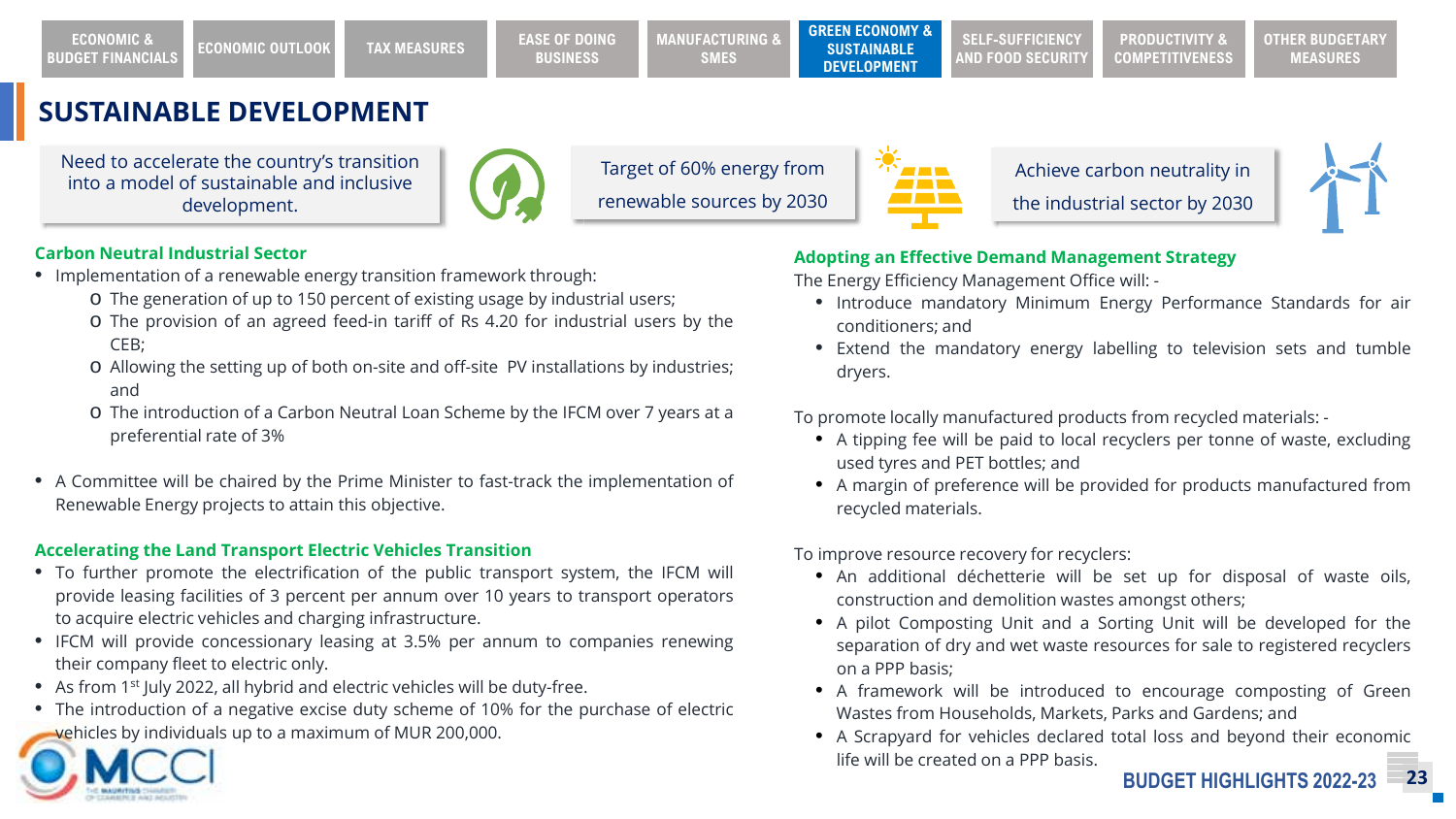## **SELF-SUFFICIENCY & FOOD SECURITY:** *MITIGATING HIGH COST OF LIVING*



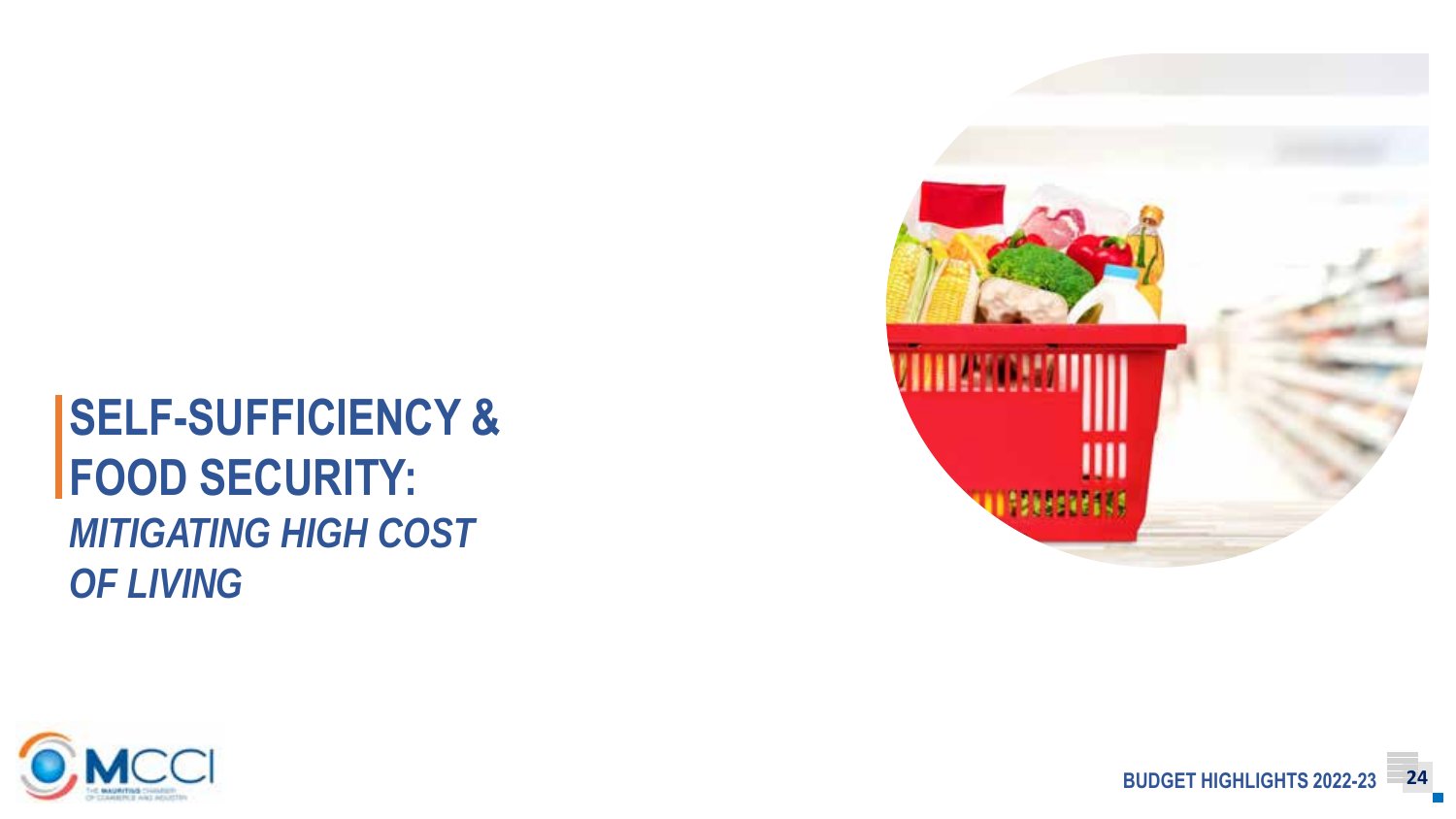**SELF-SUFFICIENCY Rely on Imports for more than 75% of food requirements**  COVID-19 and the Russo-Ukrainian conflict are powerful reminders that self-sufficiency is important. **Market worth MUR 37 billion – 8% of GDP** Fruits & Vegetables **Measures to Develop Agro-Industry** Tea Sector Sugar Sector Apiculture Livestock Sector Fisheries **ECONOMIC & BUDGET FINANCIALS ECONOMIC OUTLOOK TAX MEASURES EASE OF DOING BUSINESS MANUFACTURING & SMES GREEN ECONOMY & SUSTAINABLE DEVELOPMENT SELF-SUFFICIENCY AND FOOD SECURITY PRODUCTIVITY & COMPETITIVENESS OTHER BUDGETARY MEASURES**

- Investment of MUR 400 million by the DBM for the setup of 2 food security clusters
- Increase of subsidies on fertilisers, animal feed and seeds.
- Introduction of a "Crop Replantation Fund" at the Development Bank of Mauritius at a preferential rate of 2.5% per year is available to motivate planters to consider growing fruits & vegetables on deserted land.
- Planters involved in sustainable agricultural exercises enlisted with the EDB shall be provided with an 8-year income tax holiday.
- The grant under the Cane Replantation Scheme has been increased.
- Introduction of the Cane Replantation Revolving Fund by the DBM in order to ensure an equal distribution of revenues.
- Introduction of Planters' Protection Scheme for protection against natural calamities
- The Industrial Finance Corporation of Mauritius Ltd will offer (i) a preferential lease of 2.5% to cooperatives for the purchase of mini-tractors and (ii) leasing facilities of up to MUR 25 million with an annual interest rate of 3.5%
- Introduction of an Integrated Modern Agricultural Morcellement Scheme on a plot of land exceeding 2 arpents to encourage innovative agricultural practices with the following incentives:
	- 8-year tax holiday on income
	- exemption from payment of Registration
	- Duty exemption from land conversion tax for developers converting up to 15% of the land for residential/ commercial purposes



**Some MUR 3 billion will be mobilised for farmers, planters, breeders and fishers to achieve food security.**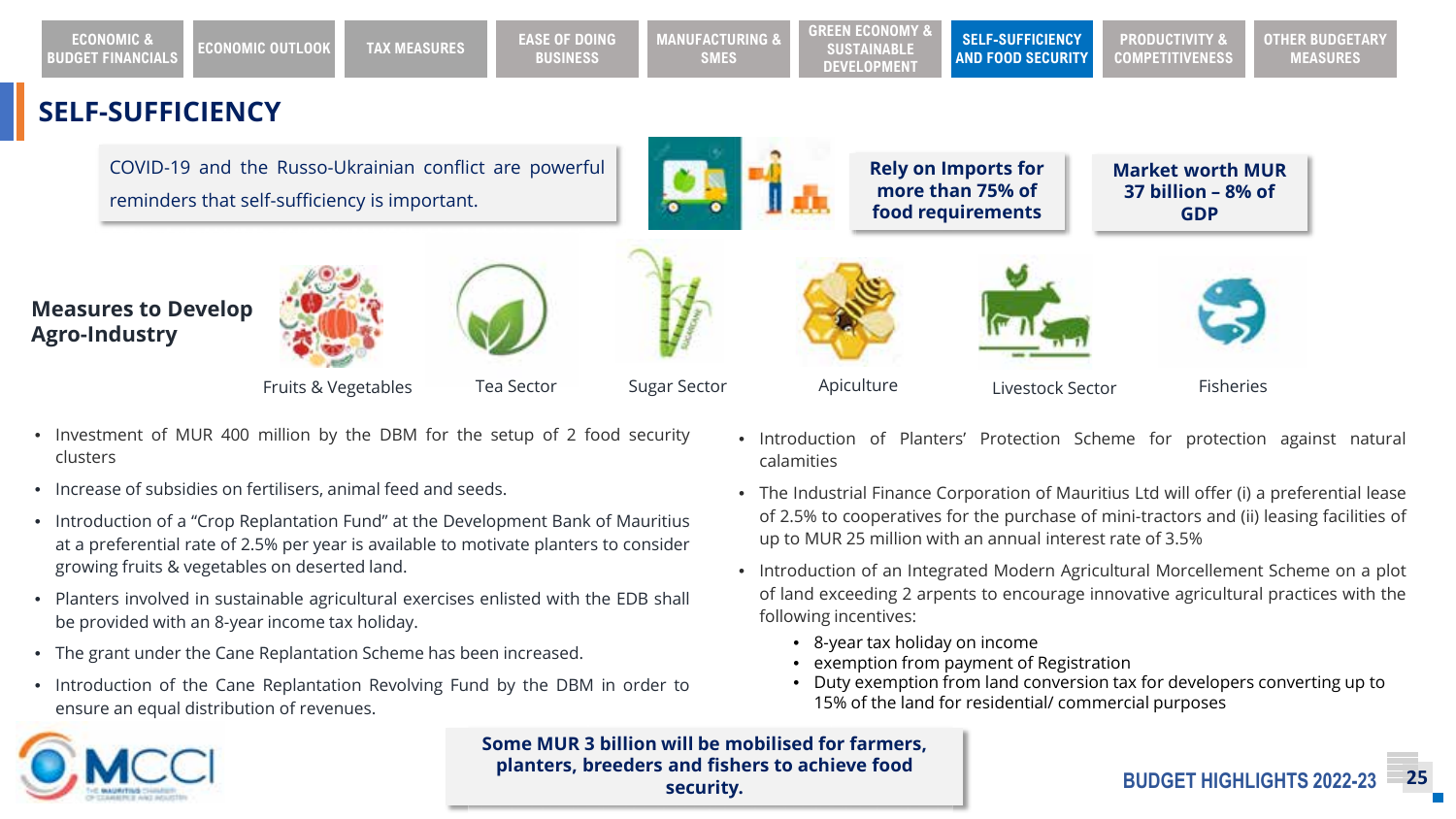## **FOOD SECURITY MEASURES**

**Products will have to be sold at a discount of at least 50% of the original price after their best before date but prior to their expiry date**

To be in line with international standards on "**best before" and "use by date**", strengthen compliance and harmonise food control activities, the following measures will be implemented :

- a) "The **Food Regulations 1999 and the First Schedule of the Consumer Protection (Price and Supplies Control) Act** will be amended to provide for the sale of an eligible food product up to 7 days after its "best before" date has lapsed and the price of that product will be at least 50% lower than its retail-selling price. A moratorium period of 3 months, as from 1 July 2022, will be given to importers to cater for the publication of the best before date and use by date on the eligible food product".
- b) new Food Regulations will be made to also replace the existing Food Regulations 1999 in order to, amongst others
	- regulate the levels of trans-fat, salt and other adverse constituents in selected food;
	- ii. align food safety and nutritional standards with CODEX, an international standard established by the Food and Agriculture Organisation of the United Nations (FAO);
	- iii. limit the range of food requiring a pre-market approval permit to only novel food, irradiated food and food produced using gene technology; and
	- iv. ensure mandatory Hazard Analysis Critical Control Points (HACCP) certification of selected category of food processing activities, such as milk processing, meat processing, fish processing and water bottling;

The **Mauritius Food Standards Agency Bill** will be introduced to allow for the setting up of the Mauritius Food Standards Agency (MFSA) to harmonise food control activities along the food supply chain. The MFSA is expected to become operational in January 2023

#### **Making Essential Products Available**

- Provision of MUR 1.4 billion for a subsidy of MUR 591.25 on a pack of 25 kg of flour to bakers. Objective is to maintain the price of "pain maison" at MUR 2.60.
- Bakers will therefore continue to pay the bag of 25 kg of flour at Rs 108.75 instead of Rs 700.
- Provision of MUR 2 billion to keep the price of a 12 kg cylinder of cooking gas at MUR 240 instead of MUR 680.
- Allocation of MUR 370 million to maintain the price of rice at MUR 10.80 which is 60% lower than the actual price of MUR 26.20.
- Earmarking Rs 500 million to the STC for it to supply essential products such as milk, edible oil and pulses at a subsidised rate.
- Introduction of price control on pasta, wheat cereal, infant food, as well as baby and adult diapers.
- The margin for pharmaceutical products is being reduced through a regressive mark-up regime.

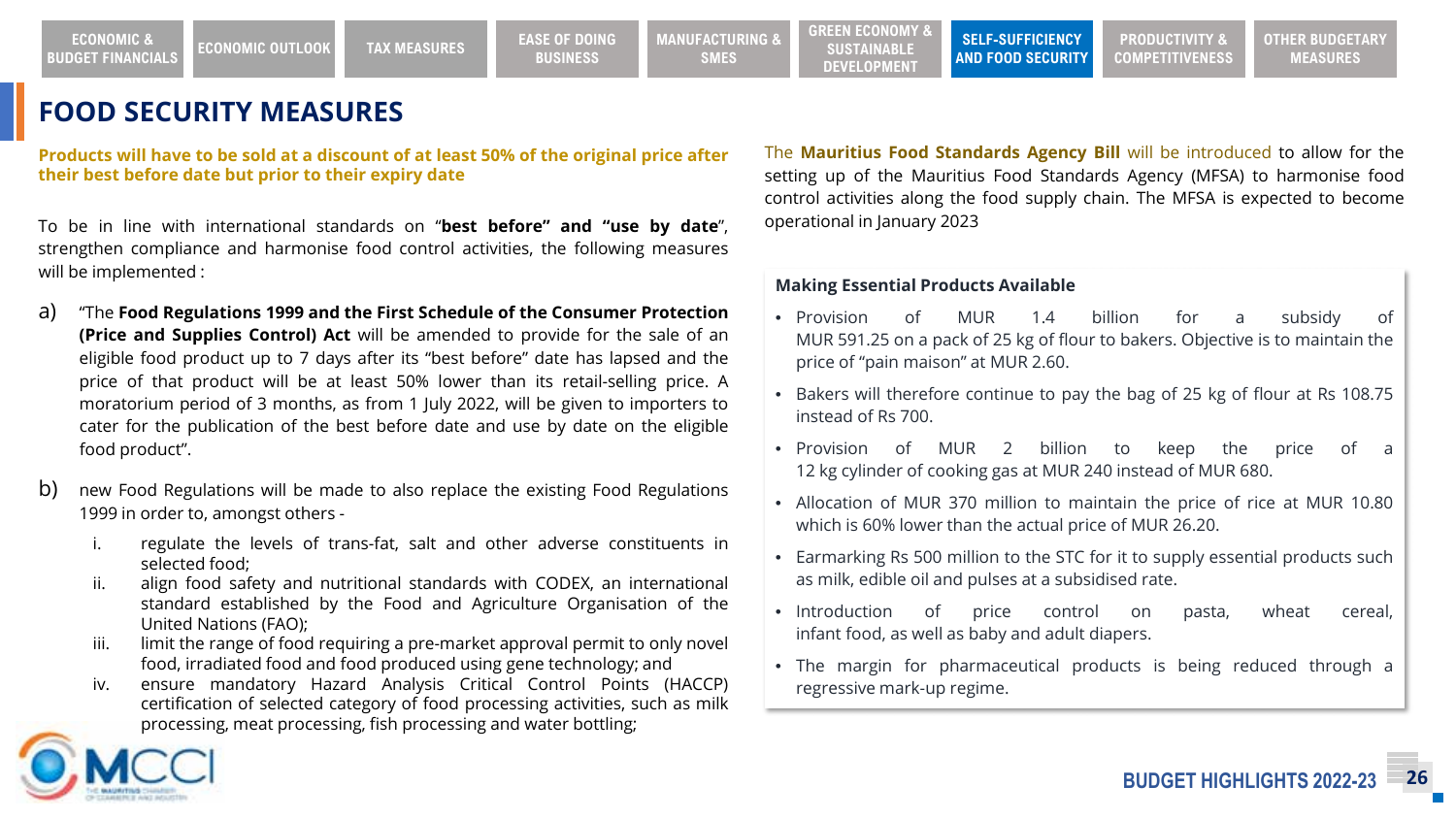## **PRODUCTIVITY & COMPETITIVENESS**



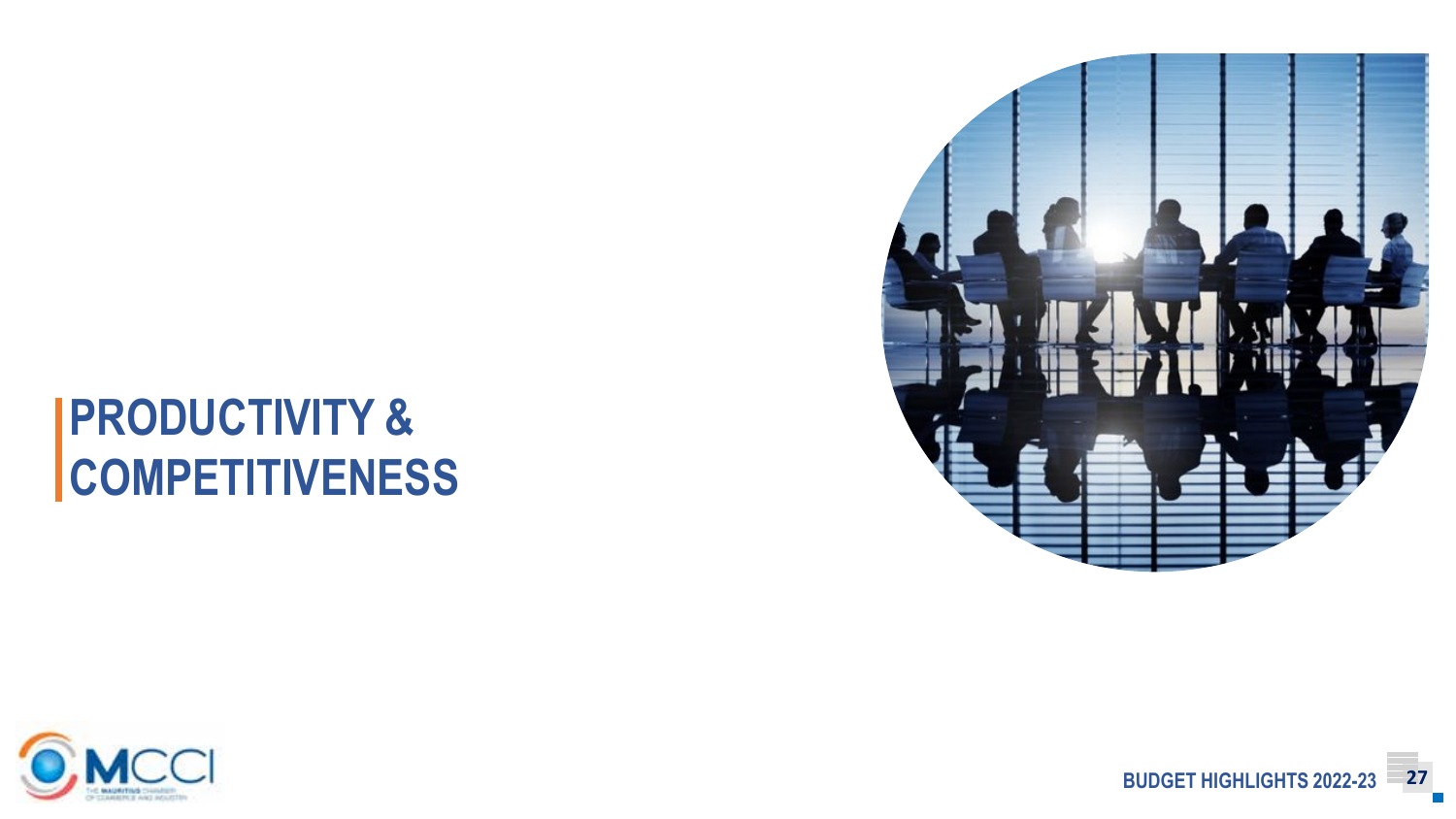**ECONOMIC &** 

### **EMPLOYMENT**

#### **Prime a l'Emploi**

Government will provide a monthly Prime à l'Emploi of Rs 15,000 for the first year of employment of 10,000 youths between 18 and 35 years and women up to 50 years.

#### **Work Permits**

To expedite the issuance of work permits, a Work Permit Committee to be chaired by the Prime Minister will be set up.

#### **E-register of Skills**

An e-register of skills for workers in the manufacturing and construction sectors will be launched to facilitate job search and recruitment of these registered workers.

#### **Workers' Rights Act ("WRA")**

The amendments to WRA will see the introduction of a new provision regarding leave afforded to a worker for the purposes of caring for a sick child The worker may avail himself to up to 5 days from his paid leave entitlement for such purposes.

The ceiling set at 90 days for the accumulation of untaken sick leaves will be abolished.

#### **Travel and petrol allowance**

Travel allowance shall now encompass travel by light rail and shall be refunded to any eligible worker. Petrol allowance shall be increased by 10% up to a maximum of Rs 2 000 in a month, irrespective of the salary earned by a worker.

#### **Training**

• A framework for pre-registration training for medical students will be introduced both in the public and private sectors to allow for 24/7 training.

**PRODUCTIVITY & COMPETITIVENESS**

• To address the immediate needs of the ICT industry, the Human Resource Development Council will refund 50% of the cost incurred to train trainers in new fields such as Artificial Intelligence (AI), blockchain and new technologies.

Government will provide support businesses as they invest in the training and skilling of 3,000 of youths, men and women through an increased monthly stipend of: -

- i. Rs 8,000 for those under the National Apprenticeship Programme and the National Skills Development Programme; and
- ii. Rs 10,000 for the Graduate Training for Employment Scheme.



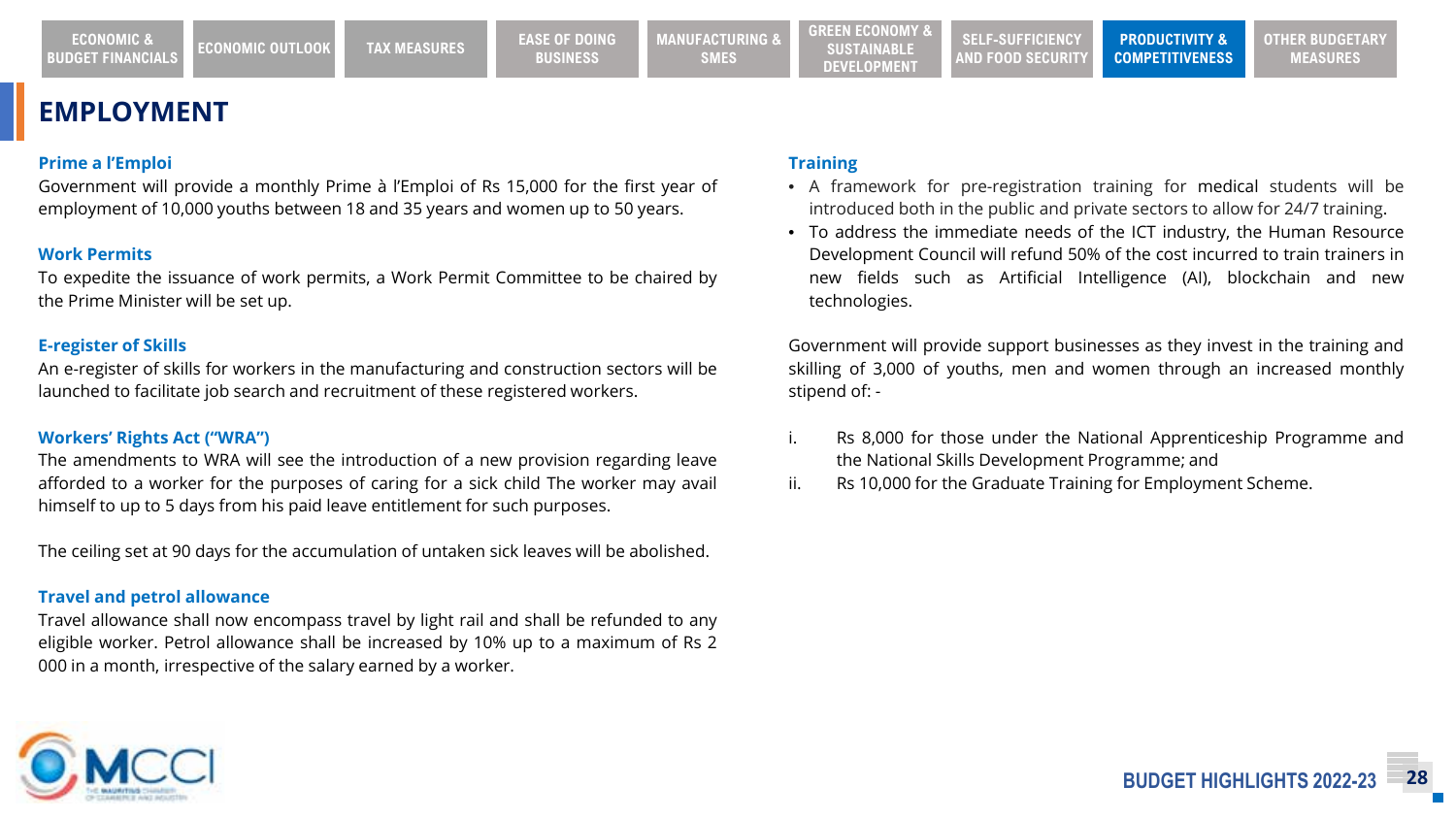## **OTHER BUDGETARY MEASURES**



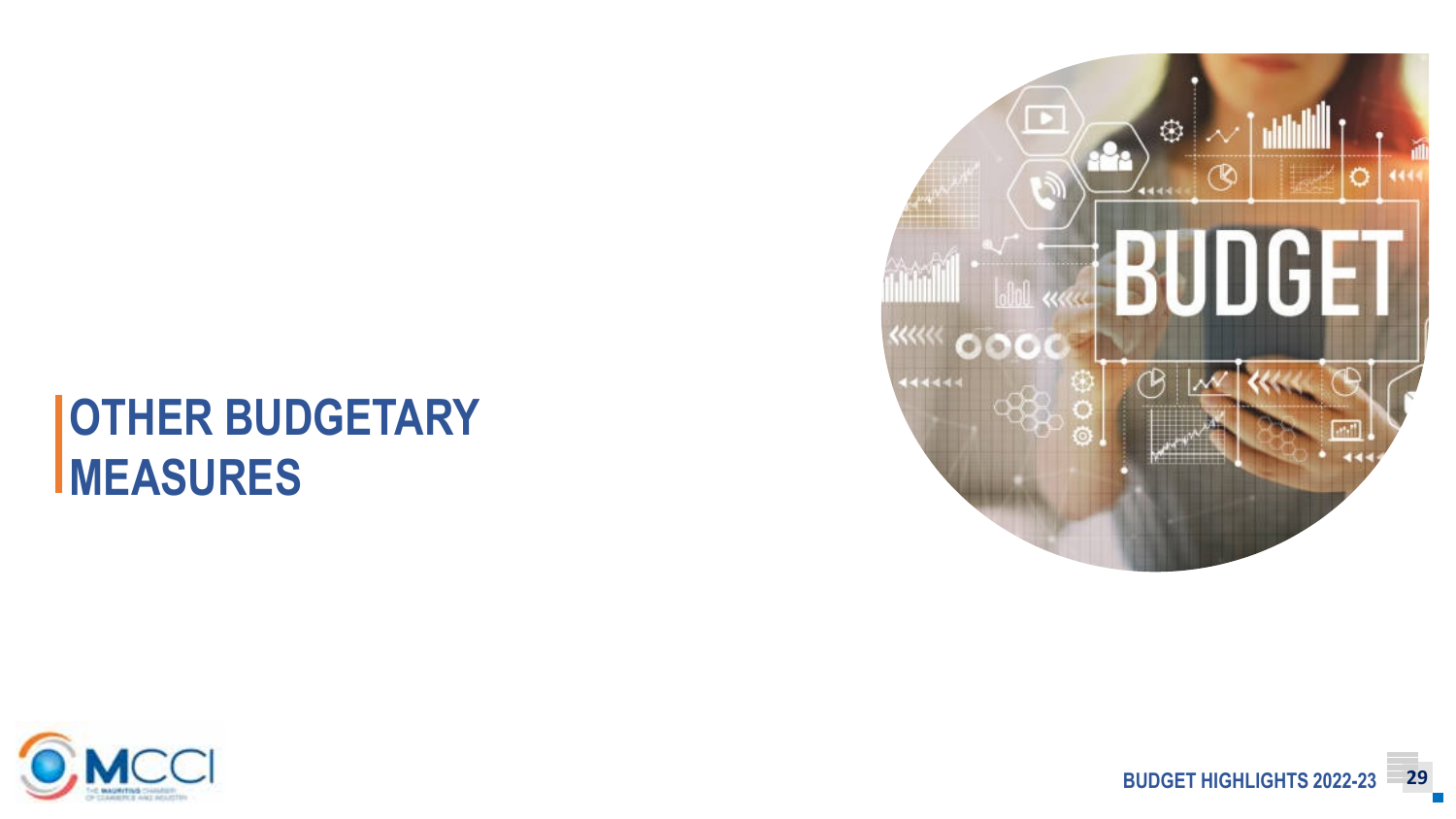## **OTHER BUDGETARY MEASURES**

#### **Companies Act:**

The Companies Act will be amended to:

- a) remove temporary time extension provided because of Covid-19 and reinstate the requirements for registered companies to –
	- call annual meeting of shareholders not later than 6 months after the balance sheet date;
	- ii. prepare financial statements within 6 months after balance sheet date; and
	- iii. filing of financial statements with the Registrar of Companies within 28 days from the date such financial statements have been signed, or such other period as may be determined by the Registrar of Companies;
- b) reinstate the application of Section 162 of the Act relating to duty of directors on insolvency subject to such conditions as may be prescribed;
- c) provide for the disclosure of the following information with respect to subsidiaries in annual reports –
	- particulars of interest;
	- ii. donations made by the subsidiaries;
	- iii. details of present and past directors;
	- iv. fees payable to auditors; and
	- v. details of major transactions;
- d) prevent companies from being both registered in Mauritius and in another jurisdiction at the same time;
- e) allow the Registrar of Companies to remove a company from the Register of companies where there is no other reason for the company to continue its existence; and
- f) ease restoration of a company to the Register in case it was still carrying on business at the time of removal by the Registrar of Companies.

#### **Freeport Act:**

The Freeport Act will be amended to make it mandatory for freeport developers to install CCTV system within the freeport zone and provide online access to MRA Customs.

#### **Industrial Property Act:**

Provision will be made to empower a Court to order the destruction of goods imported in infringement of the rights of a holder of Intellectual Property Rights under the Industrial Property Act.

The Industrial Property Act has made provision for the protection of the Intellectual Property Rights of an owner of a utility model, layout design, breeder's right, trade name and geographical indication. Consequential amendment will be made to the Customs Act for the protection of these rights at the border and in the local market.